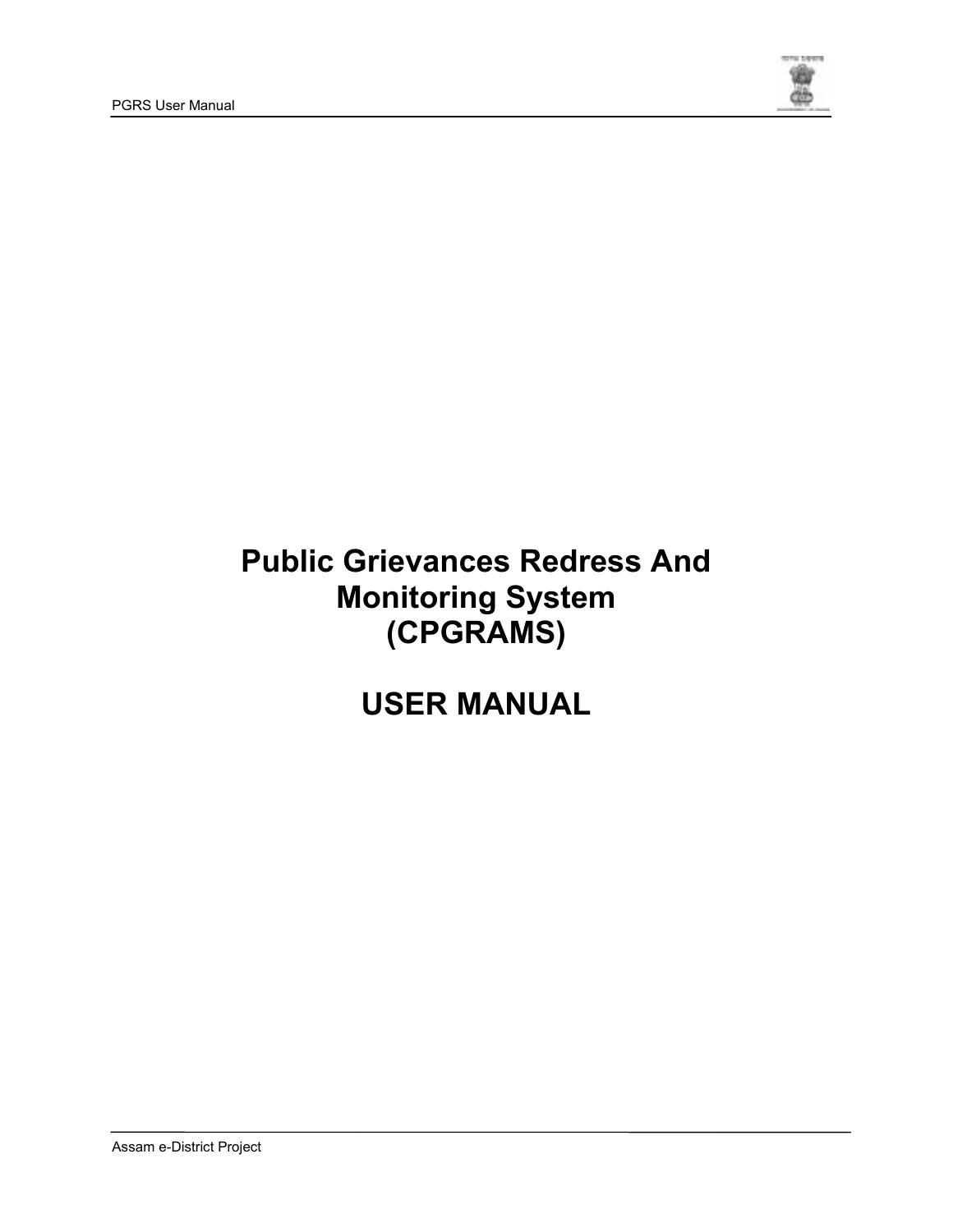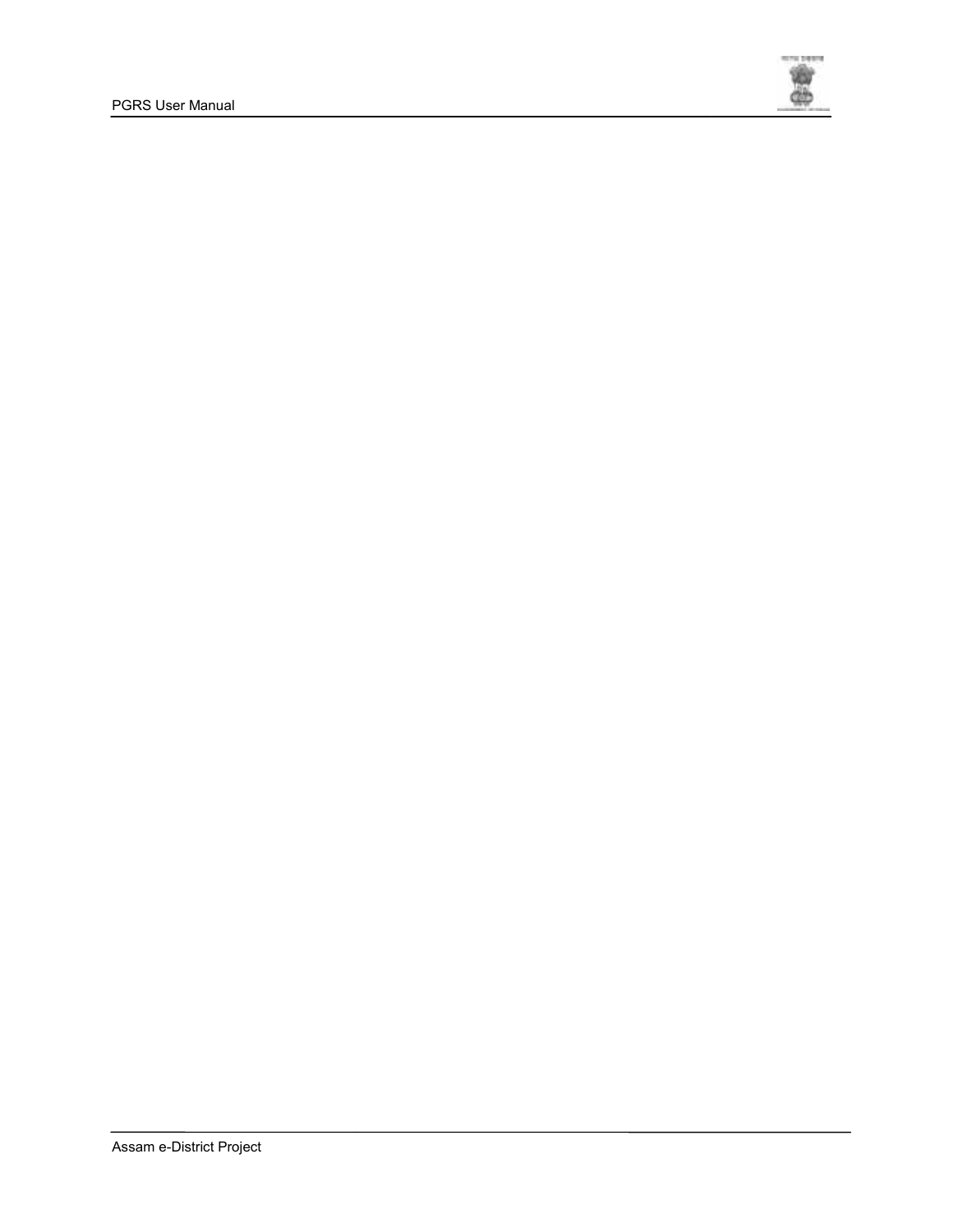

## **About Public Grievances Redress And Monitoring System [CPGRAMS]**

## **The Objective**

In pursuance of the government's objective of accountable, transparent and citizen friendly government, it was decided to establish a speedy and effective grievance redress machinery CPGRAMS. The objective is to ensure online availability of the grievance system to the citizens thereby providing him/her facilities to lodge the grievances, find the status, and send reminders etc., irrespective of their geographical location.

### **Main Features of CPGRAM**

1. Lodging of the grievance by a citizen directly or through CSC, Call Center or Facilitation Center.

- 2. Acknowledgment of acceptance of grievance by any Department.
- 3. Follow up action of Grievances.
- 4. Forwarding of Grievances.
- 5. Reminders and Clarification
- 6. Disposal of the Case.
- 7. Monitoring of Grievances by Higher Authority.
- 8. Various MIS Reports

## **Highlights of features of CPGRAMS**

- a) CPGRAMS is an integrated application system, based on web technology which primarily aims at submission of grievances by the aggrieved citizens from any where and any time (24x7) basis.
- b) CPGRAMS facilitates the system generated unique registration number on submission of grievances to any Department of Govt of Assam.
- c) The complete system has been designed as per the requirement of Government of Assam.
- d) The system is designed in such a way that higher authority can forward grievances to the lower level and can monitor the status of the Grievance Application at any time. The work-flow of the system has been finalised after detailed discussion with all stake-holders.
- e) The system is divided into two parts 1) The Applicant part, consisting of Online Application, Status View, Sending Reminder, Searching of application.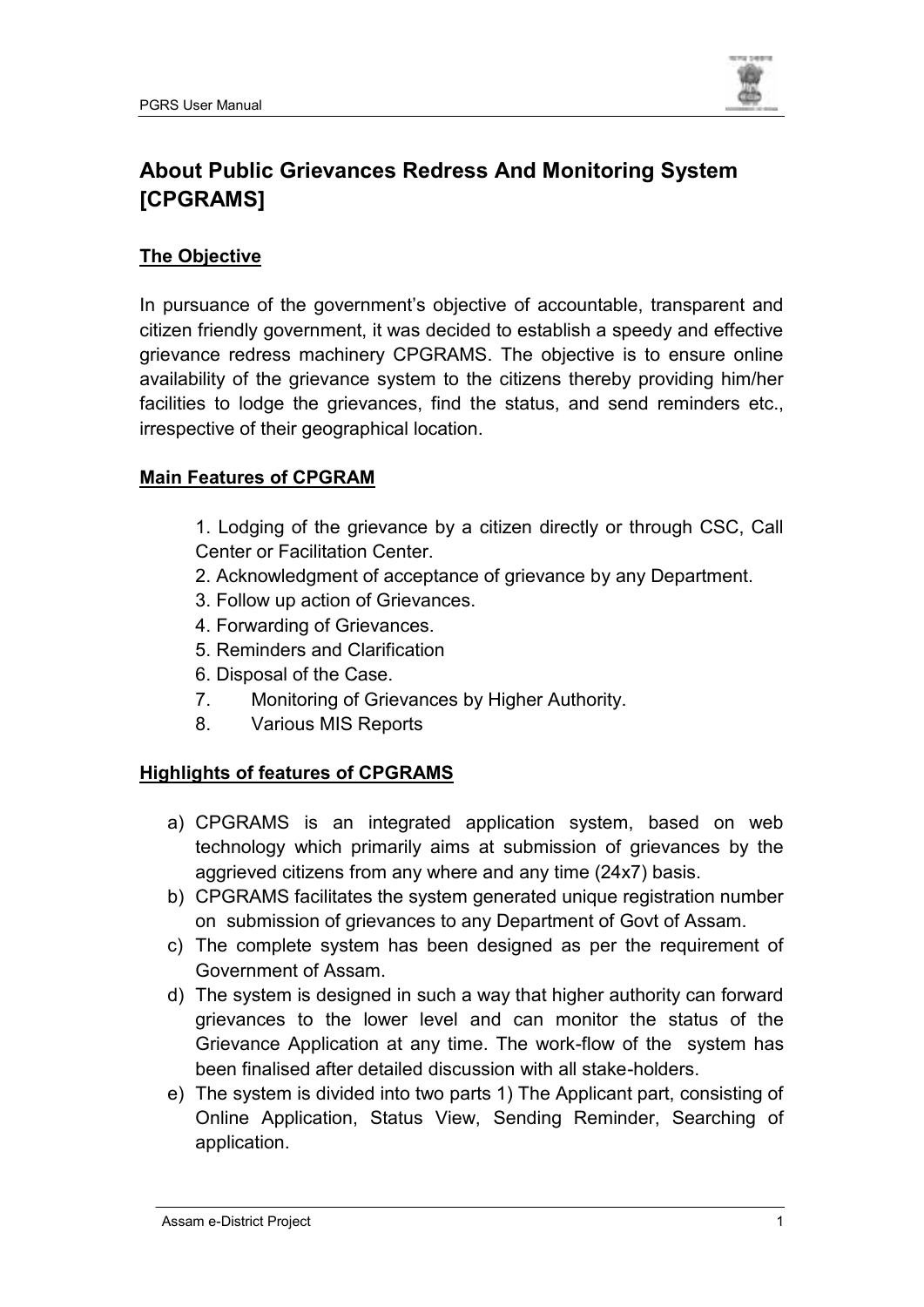

- f) SMS has been integrated in the application and the applicant will receive an SMS in his mobile phone at the time of lodging and disposing off of his grievance, provided he gave his mobile no. at the time of registration of Grievances.
- g) The Grievance can be lodged in five different languages i.e. English, Hindi, Assamese, Bengali and Bodo.
- h) The Applicant can protect his Grievance with a password if desired.
- i) The system is designed/developed using open source technology, PHP and PostGreSQL Server.

#### **The Public Grievance Redressal System**

The CPGRAM is a web based application so installation of the software is not required on individual client machines. The users are required to be able to access Internet on the computer system intended to be used for the application. Click on the CPGRAM URL to get the first screen of the Application.



The first screen is divided into two parts 1) Left hand side menu is for the Citizen and 2) the right hand side for the Department to login to the system,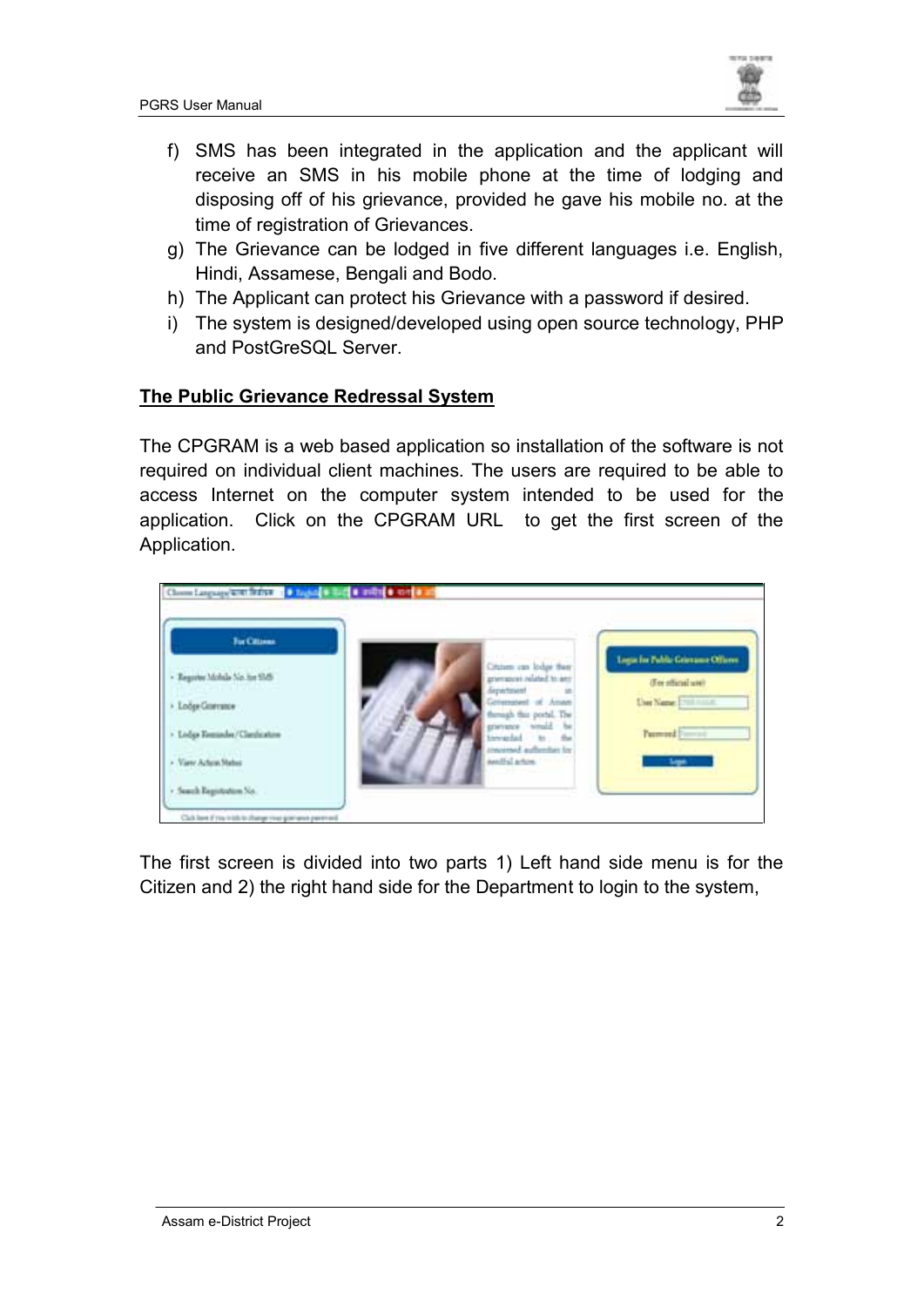

#### 1) **For Citizen**

#### **a. Register Mobile No. to receive SMS**



The Applicant will enter his name and Mobile No. and submit to register his mobile no.

**Please register your mobile no. and your Full Name, to get SMS alert from the Public Grievance Redressal System.**

*The Mobile No. once registered cannot be undone or cannot be requested for deletion. The Name and Mobile No. will be preserved in the database for record purpose. However, the applicant can re-register his name with a different no.*

**If already Registered click on the (Lodge Grievance) button.**

|                                                    | To priMit state against your shirts his below infiniting be therein Piece speer if sheets against |                |
|----------------------------------------------------|---------------------------------------------------------------------------------------------------|----------------|
| <b>Governore Registration Form:</b>                |                                                                                                   | <b>ENGLISH</b> |
| <b>Subauma Element</b>                             | B<br>controlled and the                                                                           |                |
| Citavanos Related to                               | Chryschnell/Sountwist C District                                                                  |                |
| false) Department to islach for print was perhaps: | ü<br>- Belgi -                                                                                    |                |
| Tullacidenate Department/Tiranch.                  | $A=1$                                                                                             |                |
| Greyway Subject                                    | -18<br>$- - 0$ pig $+$                                                                            |                |
| 13Gaine                                            |                                                                                                   | ٠              |
| Date of Both                                       | ۱a                                                                                                |                |
| Could                                              | * Male @ Frenule @ Others(if not an Individual) @ Treespeaker                                     |                |
| 'Complainment Cataguty                             | $\cdots \rightarrow \text{block} \cdots \rightarrow \text{rel}$                                   |                |
| De You want a Patroved for this Graywoo?           | They Mike                                                                                         |                |
| Address of consequents and contract of             |                                                                                                   |                |
| Address                                            |                                                                                                   |                |
| City/Town/Village                                  |                                                                                                   |                |
| <sup>2</sup> Pont Officer                          |                                                                                                   |                |
| <b>Patenthe</b>                                    |                                                                                                   |                |
| Country.                                           | $\overline{\phantom{a}}$<br><b>India</b>                                                          |                |
| Hain / LT                                          | 51<br>Armed                                                                                       |                |
|                                                    |                                                                                                   |                |

**b) Lodge Grievance**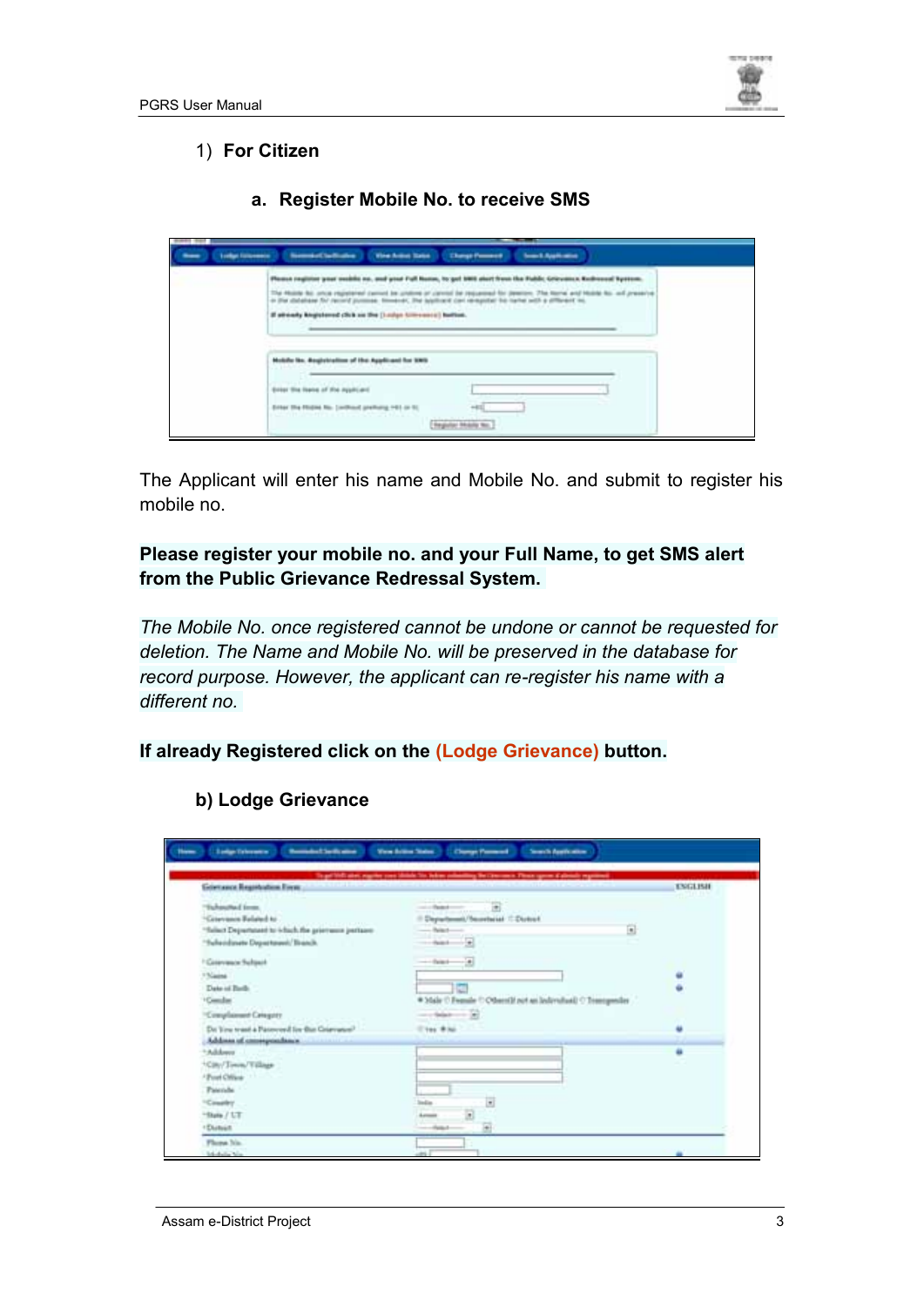

The Citizen can lodge grievance by filling this form. The form is a multilingual form and can be done in Hindi, Assamese, Bengali and Bodo Language.

| Katach                                                      |  |
|-------------------------------------------------------------|--|
| Department/Secretariat # District                           |  |
| OFFICE OF THE DEPUTY COMMISSIONER KAMBUP METRO              |  |
| Salact.<br>×                                                |  |
| ×                                                           |  |
|                                                             |  |
| 13191<br><b>SAN BELLEVILLE AND STREET AND REAL PROPERTY</b> |  |
| Male C Female C Others(If not an Individual) C Transgender  |  |

The Applicant can choose Department/Secretariat or to the District. The Department/Secretariat means all the Directorate and Commissioner & Secretary of the Department. The District includes Deputy Commissioner and all the Departmental head of the Department. The Applicant can lodge the Grievance by selecting these two options. If the Applicant is not sure where to lodge his Grievance he can lodge it to 'Administrative and Reforms Department', who have all the rights to forward to any Department or District.

| awa sevita villosa n.ms.<br>- more says money of<br>99 PE 2014 0 DX   |                 |                  |                   | HST 000 ---                  | a.                |            |                          |                    |          |              |                |                               | avelhot<br><b>NAN AMERICA BENNAMES</b><br>IT Marello, W. Asservant Storrell Topbooker |                 |              |
|-----------------------------------------------------------------------|-----------------|------------------|-------------------|------------------------------|-------------------|------------|--------------------------|--------------------|----------|--------------|----------------|-------------------------------|---------------------------------------------------------------------------------------|-----------------|--------------|
| afazona was stire.<br>- ante media erai stredingo finare exclusions . |                 |                  |                   | : Stare / villance : 1 floor |                   |            |                          |                    |          |              |                |                               |                                                                                       |                 |              |
| Thank / Help<br>adigements                                            | <b>Birthday</b> | 1.1              | ۰<br>2.1          | 28<br>$\sigma$<br>×          |                   |            |                          |                    | ×<br>3.9 | $\mathbb{R}$ | 川本<br>×        |                               | 22                                                                                    | $+ 70$<br>1.600 |              |
| es.<br>.<br>tra utiley<br>lin m                                       |                 | $0 - 1$<br>8.207 | ۰<br>m            | ٠                            | m<br>$\mathbb{R}$ | 38,000     | 类<br>÷<br>u<br>×<br>用    | ü                  |          |              | o<br>×         |                               |                                                                                       |                 | 10           |
| the annuals<br>I who exam down you were also to                       | Cape            | 未 (8)<br>4.417   | 3.16<br>8.12      | $13 -$<br>٠                  | ×<br>重<br>÷       | 4.7        | n<br>q,<br>×<br>Q        | m<br>ĸ<br>$\equiv$ |          |              | 東西<br>4.4      | $\frac{1}{2}$<br>$\mathbf{r}$ | $\equiv$                                                                              | 11.49           | $^+$ h<br>计系 |
| оператия Вмат.<br>(four)<br>www.haut.com                              | three.          | $Z$ $Z$<br>まさ    | エロ<br>$\mathbf x$ | c                            | 6.8               | V.V<br>V.R | 8.8<br>٠<br>$\mathbf{u}$ | <b>N. N.</b><br>出所 |          | w<br>$m-1$   | $\blacksquare$ | $-1.8$<br>m                   | ×<br>53.00                                                                            |                 | ΤЛ<br>7.8    |

On submission of the form a unique registration no. will be generated and SMS will be sent to the Applicant. The Registration No. will uniquely identify the Grievance and for any future reference this no will be required.

| ca il Republikat vola Republikan no. AGABM/L/1981A/MW14 On 19-00-2013<br>Politic beny the registration number for all foliote currences dance. |  |
|------------------------------------------------------------------------------------------------------------------------------------------------|--|
| a seri de la constitución de la constitución de la constitución de la constitución de la constitución de la co                                 |  |
|                                                                                                                                                |  |
|                                                                                                                                                |  |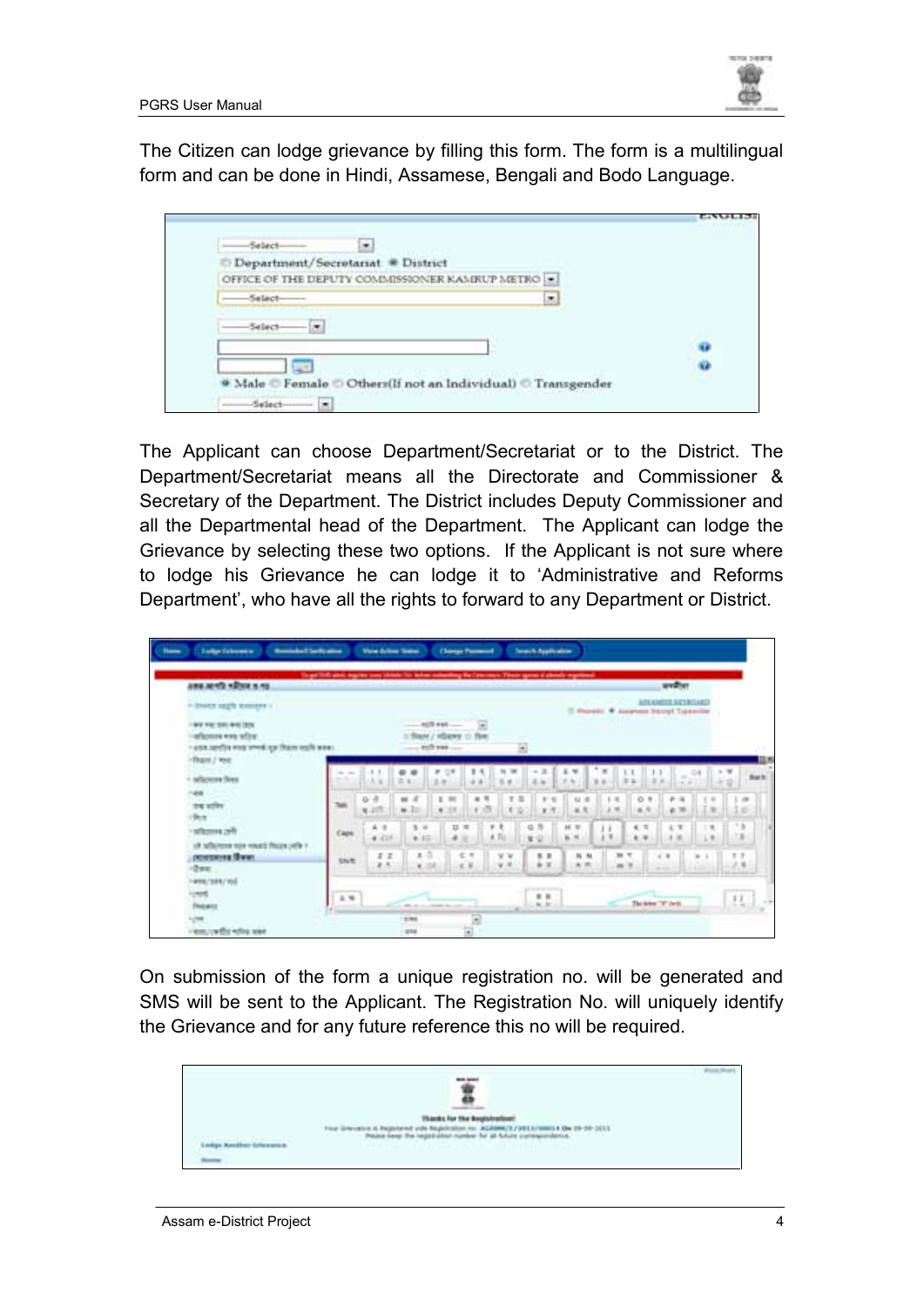

#### **c) Lodge Reminder**

| LODGE REMINDER FORM                                                                                                                                                                                                                                                                       | <b>STANDARDS</b>               |
|-------------------------------------------------------------------------------------------------------------------------------------------------------------------------------------------------------------------------------------------------------------------------------------------|--------------------------------|
| Eaten Your Bagottatum Viamber<br>Fascivityd (of arct)<br>To part of Following<br>Control model to the second term in                                                                                                                                                                      | W Associate 11 Shariffications |
| of Chedenton: Tomado inpin 1955 Charater<br>Description<br>HOT THE REPORT OF THE REPORT OF THE REPORT OF THE REPORT OF THE REPORT OF THE REPORT OF THE REPORT OF THE REPORT OF THE REPORT OF THE REPORT OF THE REPORT OF THE REPORT OF THE REPORT OF THE REPORT OF THE REPORT OF THE REPO |                                |
| The Paris of the Contract and Contract of the Contract of<br>Eater Security Code or Homes                                                                                                                                                                                                 |                                |
| Impt Termindi                                                                                                                                                                                                                                                                             | <b>Submit</b>                  |

This form will enable user to send a reminder to the Government by entering the Applicant no. and a brief remarks if the Grievance is not taken up in the stipulated time for redressal.

#### **d) View Action Status**



This form will enable the user to view the latest status the Grievance submitted by entering the Application no.

#### **e) Change password**



This form will enable the user to change his password of the Grievance given at the time of submitting the application.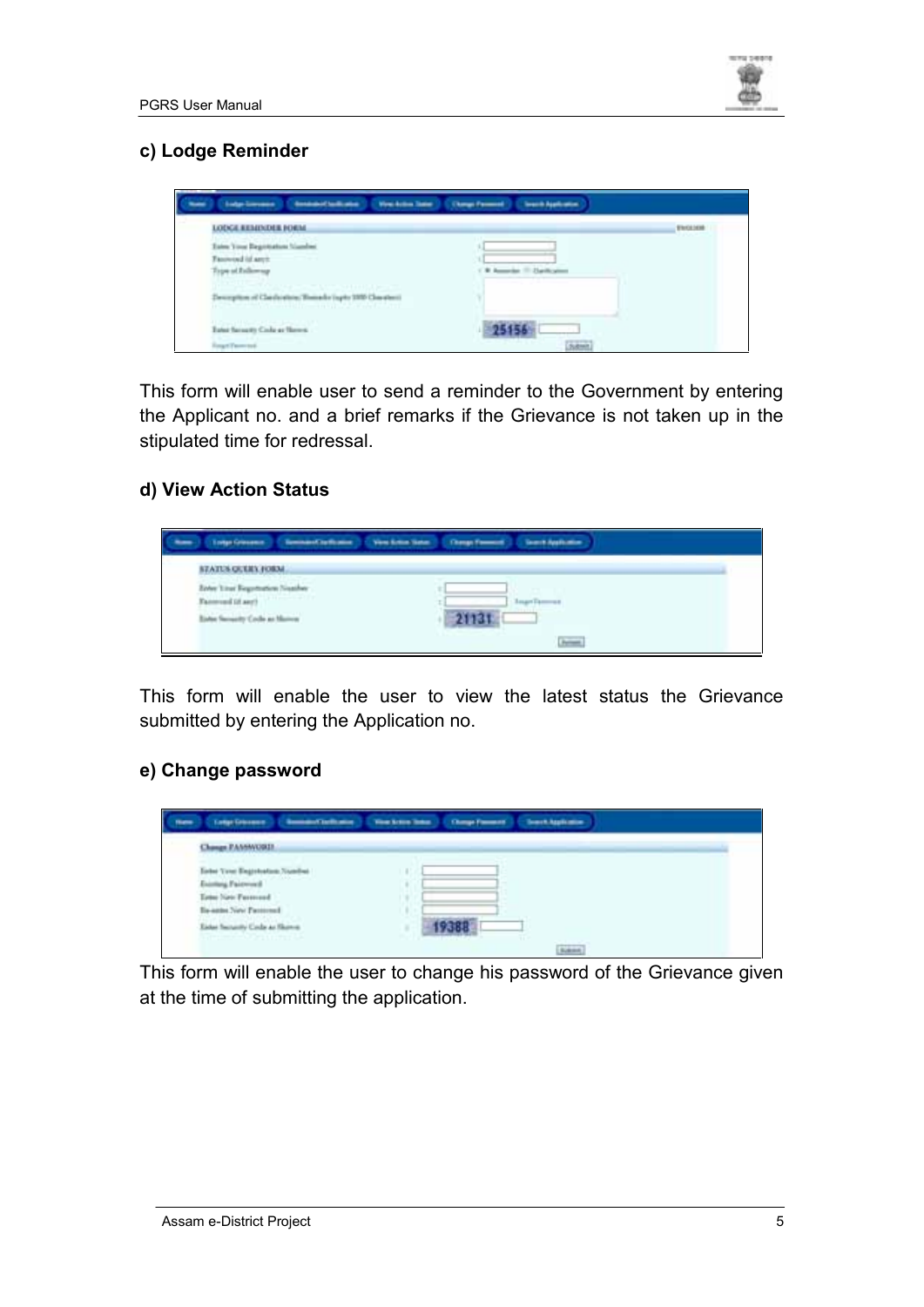## **f) Search Application No.**

|                                                                               | Luty Given:   Bennis Cluthama   Vivi Scholaris   [Chang Formed]   David Aphonix |
|-------------------------------------------------------------------------------|---------------------------------------------------------------------------------|
| MARCH APPLICATION NO.                                                         |                                                                                 |
| Please type Name(Mo. 4 shawnes)<br>and the property of the con-<br>Mobile No. |                                                                                 |
| Date of Burth                                                                 | control of the                                                                  |

This form enable the user to search his Application No., in case he forgets his application no. by typing his name (min 4 Characters) and Mobile no. or Date of Birth.



#### 2) **For Government Departments/ Authorised Users**

The right hand side menu is for login to the system by the Public Grievance Officer of any Government Department. Every Department will designate an Officer as Public Grievance Office (PGO) and the Officer will be responsible for receiving of Grievances Submitted/Forwarded to the Department. The PGO will take action of each Grievances received by the Department. He will forward the Grievance to his Sub-Ordinate Office if necessary. The PGO will dispose Grievance which is applied directly to the Department and will forward to the Higher Authority if the grievance is forwarded to him by Higher Authority.

On successful login the PGO will get the screen as below:

| <b>Televine Digital Community</b>                                                                         |                                                                                  |                      |                         |         |                                        | <b>Citizen of the Uniques Commissions Reserve Interior (S)</b> |                    |             |
|-----------------------------------------------------------------------------------------------------------|----------------------------------------------------------------------------------|----------------------|-------------------------|---------|----------------------------------------|----------------------------------------------------------------|--------------------|-------------|
| <b>Fish a company</b>                                                                                     | No climated   Samu incomes   Darrent america   Adol (Machinettes)   22 (archive) |                      |                         |         |                                        |                                                                |                    |             |
| <b>Sew Gristawa</b><br>million.<br>Thirank Allison<br>Fonding Grievance<br><b>LELLING</b><br><b>Brust</b> | <b>Statute Ch.</b><br>Colenshow                                                  |                      | <b>June</b>             |         |                                        |                                                                |                    | <b>Free</b> |
| on Fard, Imag-                                                                                            | Individuals in contain interest<br>Muncing 1 of 1 necessity                      | $-$ Final<br>1602203 | <b>Brigad</b><br>delaid | Add Ave | <b>Barnet</b><br>Received from Citizen |                                                                | <b>Taxant Dark</b> |             |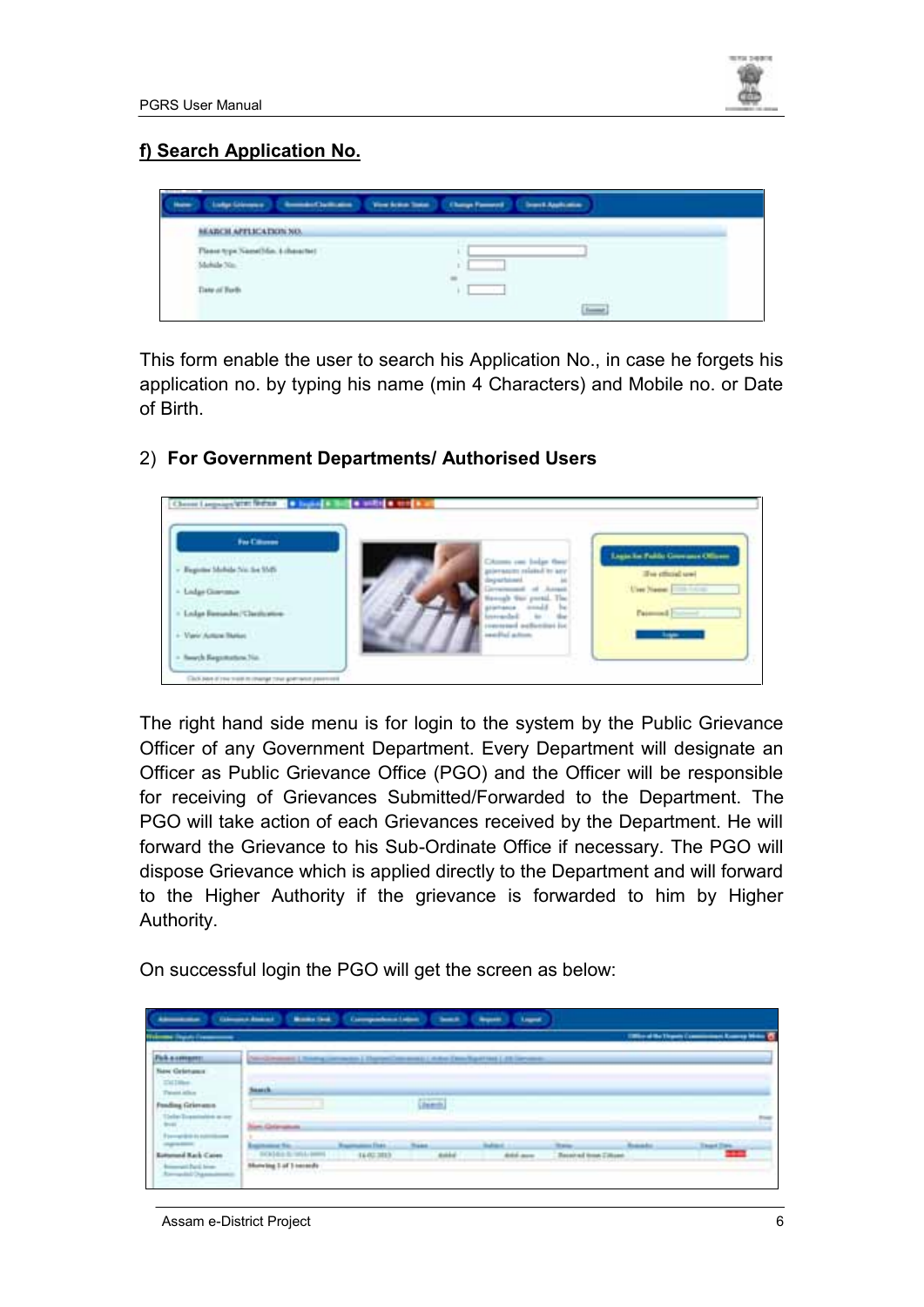

The form contains

- a) Administration
- b) Grievance Abstract
- c) Monitoring Desk
- d) Correspondence Letters
- e) Search
- f) Reports and
- g) Logout

At the top of the screen, it will display any new Grievances received and grievance not yet addressed on the middle of the screen.

The PGO can also view Pending Grievances, Disposed Grievances, Action taken report sent and All Grievances by clicking the link on top of the middle screen.

The new Grievances received and grievance not yet addressed will display the Application no., Registration Date and the Target Date. The target date will be marked in green if the target date does not exceed the permissible limit; otherwise it will be marked in red.

## **1 ) New Grievances**

To view the complete Grievance click on the Registration no.

| <b>Anglobalizer</b> No.<br><b>Burney</b>                                                                         | ECOPPER TRULINORS<br><b>Service</b>                                                                    | <b>Bounded</b> By<br><b>Booklead Eats</b> | Effice of the Deputy City<br><b>SH-RE 2933</b> |
|------------------------------------------------------------------------------------------------------------------|--------------------------------------------------------------------------------------------------------|-------------------------------------------|------------------------------------------------|
| dubb www.<br>.                                                                                                   | At willing?<br>Portrachaff<br><b>Birth-kithki</b><br>Division Chicago                                  | المستقرع                                  | er in<br><b>Bene</b>                           |
| <b>Toronto No.</b>                                                                                               | main to                                                                                                | Carross Marine.<br><b>GALLA</b> TIN       | any particle Test computer's                   |
| <b>Equal Address</b><br><b>Enforcement Details</b>                                                               | aris                                                                                                   | <b>Transport Strategy</b>                 | <b>DE-445 BRIDE</b>                            |
| <b>Bangalist Artist busykt</b>                                                                                   | about                                                                                                  |                                           |                                                |
|                                                                                                                  |                                                                                                        |                                           |                                                |
|                                                                                                                  |                                                                                                        |                                           |                                                |
|                                                                                                                  |                                                                                                        |                                           |                                                |
|                                                                                                                  | the control of the control of the<br>$-$ fourth $ \overline{A}$<br>Sillevators Biofress Toni(3) degs ( | m<br>Thermore in the                      |                                                |
| <b><i><u>Stake Authors</u></i></b><br>Government Category)<br>$-111$<br>Local Ella Av.<br>.<br><b>Deachstorn</b> | <b>AND A LOW WAS STRAINED.</b><br>Saleid                                                               |                                           |                                                |
|                                                                                                                  | 诺<br>Take Armor                                                                                        |                                           |                                                |

The details part will give the complete Grievance alongwith the target date. In the Take Action part, the PGO will select/change the grievance category although the applicant had already mentioned it while applying; t hen he has

Assam e-District Project 7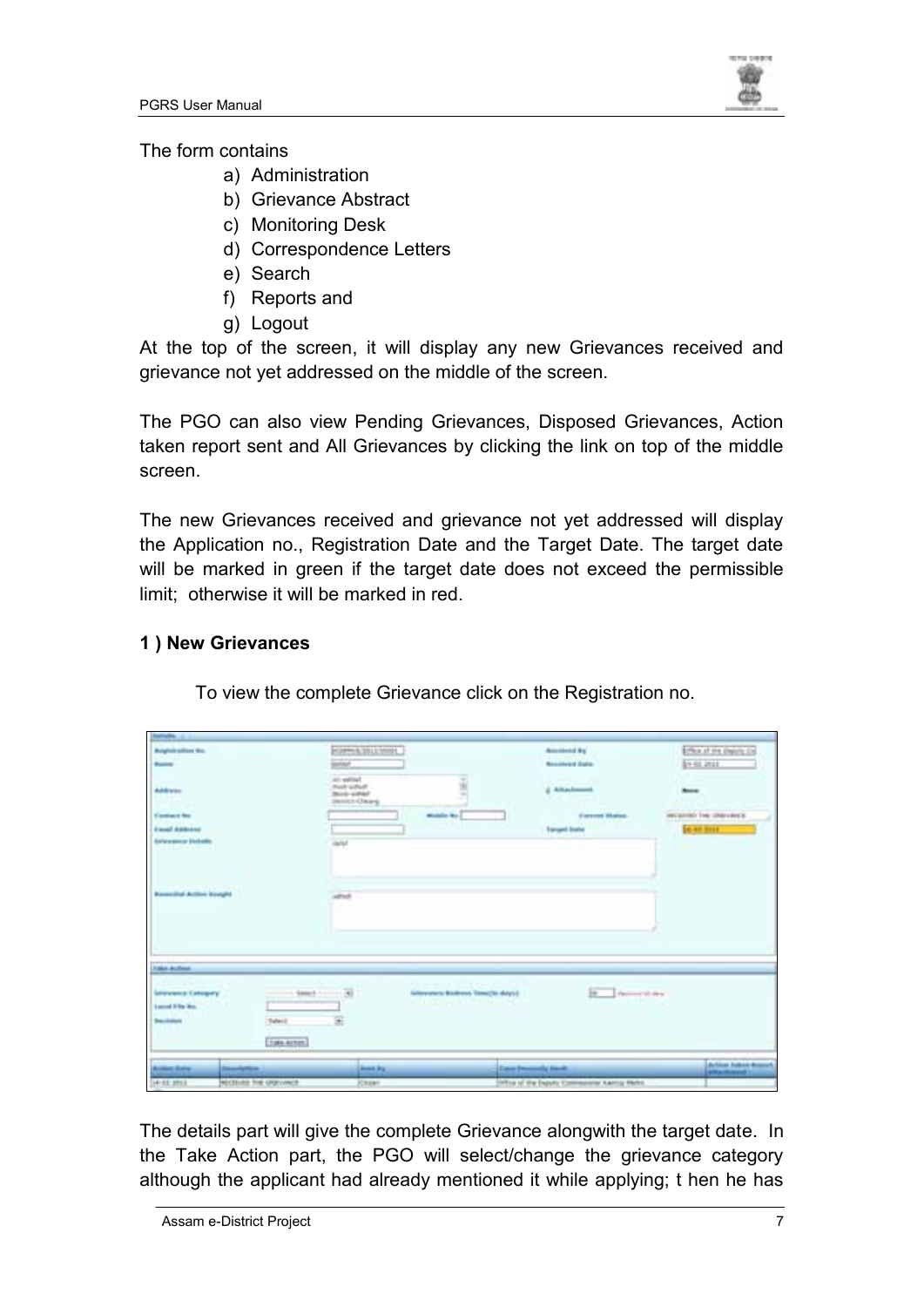

to Enter the local file no. and will take a decision by selecting the drop down option. The dropdown options are a) forward to b) examine at our level c) No action required.

- a) **Forward to**: If the Grievance is related to sub-ordinate Department/Organisation the PGO will **select 'forward to',** which will display the sub-ordinate department/organisation and PGO can select single or multiple sub-ordinate Department/Organisation and forward the Grievance, with a remark.
- b) **Examine at our Level**: If the Grievance is relate his Department/Organisation the PGO will select 'Examine at our Level' with a remark.
- c) **No Action Required**: No action will be required if the case taken up earlier or Complain detail inadequate or not related to the Department/Organisation etc. PGO will close the case with a remark.

After taking proper action, these Grievances will be displayed as pending application.

#### **New Grievances Received from higher authority**

There are two options for a grievance received from the Higher Authority 1) Examine at our level 2) Return back to source organisation.

- 1) Examine at our Level: On receipt of the Grievance the PGO will select 'Examine at our level' and the official procedure of the grievance will initiate.
- 2) Return back to the source organisation: If the Grievance do not relate to the PGO, He can return back the grievance to the Forwarding Organisation.

|                                                                                                                                    |                                                                                             | <b>Baratout Fy</b>      |                                   |
|------------------------------------------------------------------------------------------------------------------------------------|---------------------------------------------------------------------------------------------|-------------------------|-----------------------------------|
| <b>Registration to:</b>                                                                                                            | <b>REPART PLU 99961.</b>                                                                    |                         | Elizabeth of Assays               |
| <b>Bank</b>                                                                                                                        | <b>Bertambusi</b>                                                                           | <b>Baratout Eats</b>    | <b>BY 12 1911</b>                 |
| <b>BARBASE</b>                                                                                                                     | an anjungi.<br>Road - Arlandale<br>Mich-3FAF<br>Statistic Agency (that racellant)           | I howhomed              | <b>House</b>                      |
| <b>Designed Box</b>                                                                                                                | <b>Womber Real</b>                                                                          | <b>Element Market</b>   | Tuesday of district concentration |
| Expedit de Addresse                                                                                                                |                                                                                             | <b>Turned Bake</b>      | be of your                        |
| <b>Drivework Databa</b>                                                                                                            | Andrew County                                                                               |                         |                                   |
|                                                                                                                                    | <b>School</b>                                                                               |                         |                                   |
|                                                                                                                                    |                                                                                             |                         |                                   |
|                                                                                                                                    |                                                                                             |                         |                                   |
| <b>Remodel Action Inequire</b><br><b>Larrage Hits Associate</b><br>Almunt appropriate action in the metter.<br><b>Enter Action</b> |                                                                                             |                         |                                   |
| <b>Gardens</b>                                                                                                                     | œ<br><b>Insurance of the Level</b><br><b>Street of Jud</b><br>Amerikan in Sterie Ingenieur. |                         |                                   |
| <b>Active forts</b><br><b><i><u>Senatoriums</u></i></b>                                                                            | <b>Bond Bu</b>                                                                              | Come drawing the track. | <b>Action Televidence</b><br>---  |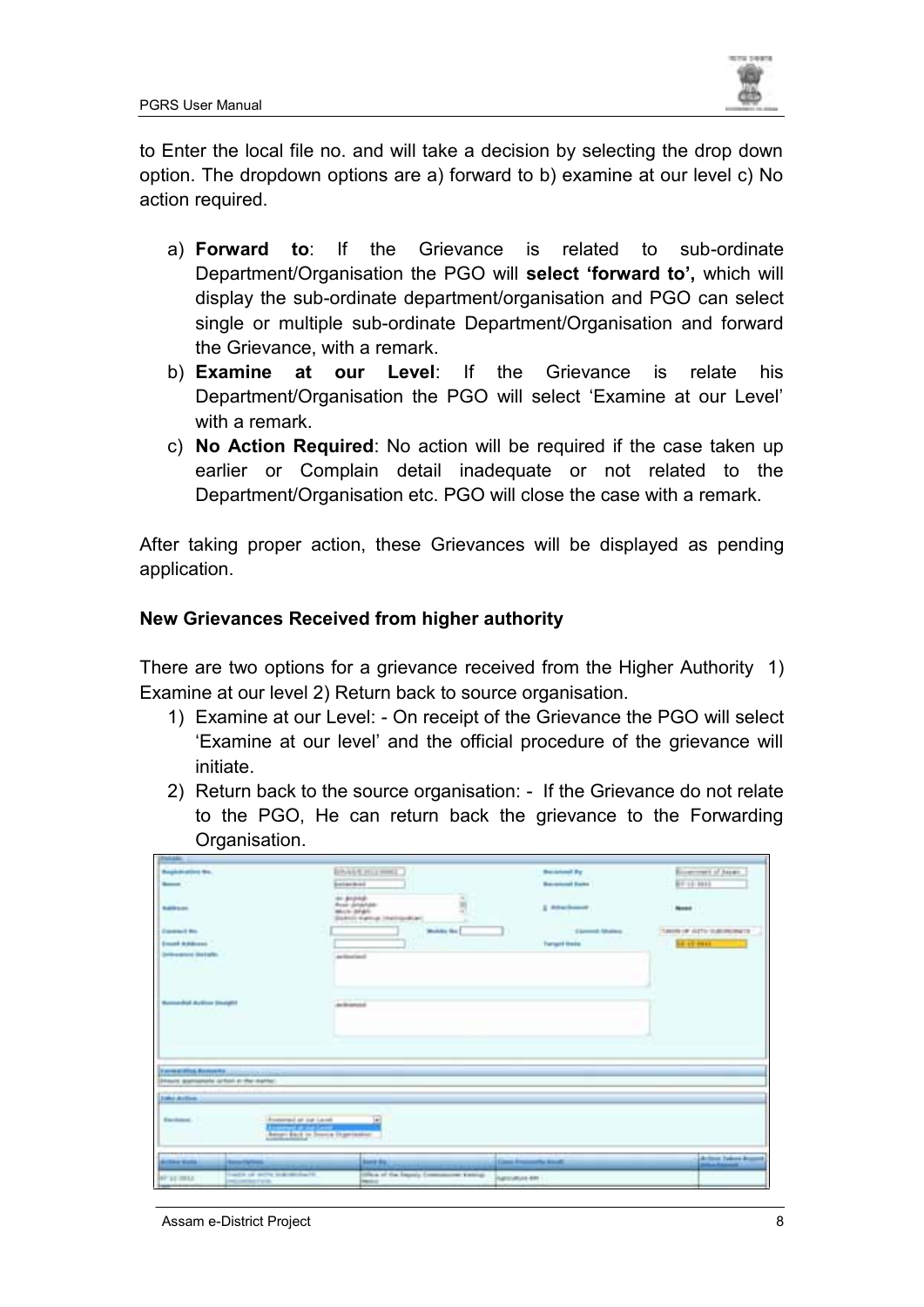

After marking as 'Examine at our level' the Grievance will be displayed as pending grievance.

| <b>Angeleziaton Ro.</b>                                                                                                                     | <b>BINANT RELEASED</b>                                                                  | <b>Brookley</b> Ry                     | Electricate of Atlanta     |
|---------------------------------------------------------------------------------------------------------------------------------------------|-----------------------------------------------------------------------------------------|----------------------------------------|----------------------------|
| <b>Bank</b>                                                                                                                                 | <b>Breitheile</b> nt                                                                    | <b>Koramud Inno</b>                    | BF-12 25td                 |
| <b>MATTER</b>                                                                                                                               | products.<br>Detro's Kalenda (Institupation).                                           | $\sim$                                 | - 7                        |
| <b>Address</b>                                                                                                                              | <b>Assets</b><br><b>Brother</b>                                                         | J. Windowsk                            | <b>Note</b>                |
| <b>BATA</b>                                                                                                                                 |                                                                                         |                                        |                            |
| Date from No.                                                                                                                               | Monday No.                                                                              | <b><i>Digmond Shakes</i></b>           | <b>Insertal at induned</b> |
| <b>Equal Address</b>                                                                                                                        |                                                                                         | <b>ALC: 179</b><br><b>Target Balls</b> | <b><i>COMMAND</i></b>      |
| Grievanie Belizie<br>$-2$                                                                                                                   | andskeband                                                                              |                                        | <b>STATISTICS</b>          |
|                                                                                                                                             |                                                                                         |                                        |                            |
|                                                                                                                                             |                                                                                         |                                        |                            |
|                                                                                                                                             | minimid                                                                                 |                                        |                            |
|                                                                                                                                             |                                                                                         |                                        |                            |
|                                                                                                                                             |                                                                                         |                                        |                            |
|                                                                                                                                             |                                                                                         |                                        |                            |
|                                                                                                                                             |                                                                                         |                                        |                            |
| <b>DAMILTON</b>                                                                                                                             |                                                                                         |                                        |                            |
| Lat. An Wright Service 1970.                                                                                                                |                                                                                         |                                        |                            |
|                                                                                                                                             |                                                                                         |                                        |                            |
|                                                                                                                                             |                                                                                         |                                        |                            |
| <b>Recentled Action Insurant</b><br><b>Settivated Earnery</b><br><b>Excess Articles Association</b><br>Shews standards artist in the batter |                                                                                         |                                        |                            |
| <b>Easter Availant</b>                                                                                                                      |                                                                                         |                                        |                            |
| $89 - 28$                                                                                                                                   |                                                                                         |                                        |                            |
| <b>Caroladore</b>                                                                                                                           | $-3$ and $-1$                                                                           |                                        |                            |
| <b>SIMPLE</b>                                                                                                                               | Intenti-Reply To Completions                                                            |                                        |                            |
|                                                                                                                                             | CarRusseVSuppl, His Sought From Congressed.<br>bend actor-Taker-Regist<br>indulari Adom |                                        |                            |

At this stage of the pending application, the PGO can do the following

- 1) Send Interim Reply to the Complainant
- 2) Clarification/Supporting Information Sought from the complainant
- 3) Send action taken report
- 4) Undo last action
- 1) **Send Interim Reply to the Complainant**: The PGO can send an interim reply to the complainant.
- **2) Clarification/Supporting Information Sought from the complainant:** The PGO can seek more clarification or any supporting information from the Applicant.
- **3) Send action taken report :** The PGO can send the final action taken report to the Higher Authority/Forwarding Department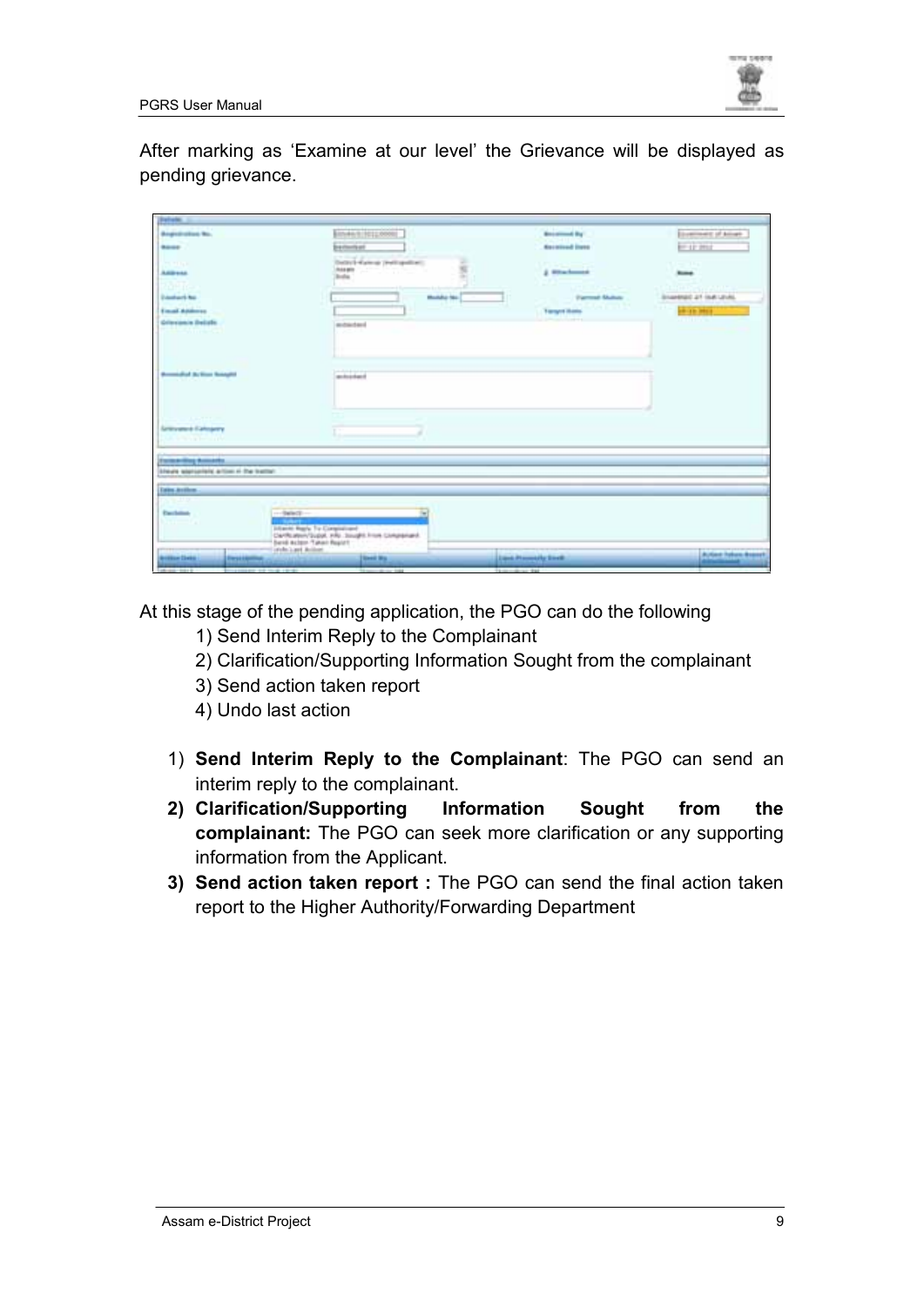

| <b>Investigated Artists Auroralist</b>                                      |                                                                                                      | dellated:                                         |                                                                          |                                                |
|-----------------------------------------------------------------------------|------------------------------------------------------------------------------------------------------|---------------------------------------------------|--------------------------------------------------------------------------|------------------------------------------------|
| <b>CENTRAL PHONES</b><br>Saturanova: Cathodoxy<br>Devilenci Dismont Art all |                                                                                                      |                                                   |                                                                          |                                                |
| <b>Forested America</b>                                                     | Broom appropriate action is the needed                                                               |                                                   |                                                                          |                                                |
|                                                                             |                                                                                                      |                                                   |                                                                          |                                                |
| <b>Cates du Gred</b>                                                        |                                                                                                      |                                                   |                                                                          |                                                |
| <b>Standards</b>                                                            | <b>Band Action Taken Report</b>                                                                      | 固                                                 |                                                                          |                                                |
| <b>Blogonal Type:</b>                                                       | Whether the Case has been linguous of<br>Whether the Completeent has been fellowed Accordingly?      | Writes (Tree)                                     | 11 Ponding # Oliganead 14<br># Accepted C Bejerikel C Hertially Accepted |                                                |
| <b>ANTICKY</b><br><b>Beautiful</b>                                          |                                                                                                      |                                                   |                                                                          |                                                |
|                                                                             | <b>COMMERCIAL PROPERTY AND INCOME.</b><br>Episte Rijement of magneting the imaginates<br>Take Action |                                                   | Classe File: No The channel<br>Venis Lami's com- entr                    |                                                |
| Active from:                                                                | <b>Description</b>                                                                                   | <b>Booth Right</b>                                | <b>Cleans McAssouthy Goods</b>                                           | <b>ALLINE FOREST ROOMS</b><br><b>ASSAULTER</b> |
| 17-89-3013                                                                  | CLAMPARE AT OUR LEVEL                                                                                | <b>Hartsdare KR County of the</b>                 | Home Ware VM                                                             |                                                |
| JEF 10 HELT                                                                 | TANDA OR WITH ULBURESWETE<br><b>INCOMERCIAL</b>                                                      | Office of the Deputy Colemanorer Agency<br>htstv: | April offices (OR)                                                       |                                                |
| <b>Jain sur-power</b>                                                       | TANERA LIFT HETTH BURGHROUND TO<br><b>DROADSTATTLIN</b>                                              | <b>Commercial of Bosses</b>                       | White of the Desire's Commissioner Astrong Media                         |                                                |
|                                                                             |                                                                                                      |                                                   |                                                                          |                                                |

The Final Action report includes a brief remark of the action taken and attachment of supporting document of action taken by the PGO. On receipt of the Action Taken report from the PGO, the PGO of the forwarding department will be able to finally dispose the Grievance with remarks.

| <b>American anchor between</b>                                     |                                                                         | semanant                                                                                                      |                                             |                                                |
|--------------------------------------------------------------------|-------------------------------------------------------------------------|---------------------------------------------------------------------------------------------------------------|---------------------------------------------|------------------------------------------------|
| <b>Solomon Catogrey</b>                                            |                                                                         |                                                                                                               |                                             |                                                |
|                                                                    |                                                                         | Active Initial Report : 3 Benefited State (Office of the Japan); Community Editoral Netty (to .: 17:30 Unit). |                                             |                                                |
| <b>Democro of Article Extern</b>                                   | interfacts                                                              |                                                                                                               |                                             |                                                |
| & Film boost<br>Whatfour the Case Age boom.<br><b>Philpened of</b> | tors.<br>Drapewood (d)                                                  |                                                                                                               |                                             |                                                |
| <b>Bachine</b>                                                     | Cost Imposed Of                                                         | 室                                                                                                             |                                             |                                                |
| <b>Demokrat Mount Inspire</b>                                      |                                                                         |                                                                                                               |                                             |                                                |
| Take available                                                     |                                                                         |                                                                                                               |                                             |                                                |
| <b>Australian</b>                                                  | <b>Unnumberman</b>                                                      | mont the                                                                                                      | Canal Researchy Streets                     | Archiver, Follock Mountain<br><b>BRACKHOON</b> |
| IT-IN-ISLE                                                         | ALTER THEIR ROUND SEN ARE CONTROL<br>Gleistung (F)                      | (Office of the Espany Communities Kennig)<br><b>Journal</b>                                                   | <b>Streamment of Autumn</b>                 |                                                |
| <b>ST-MAINEA</b>                                                   | $100 - 100$<br>ACTION TIMAN MOTORY MANY AGE CONTINUE<br><b>KIKERLLY</b> | Agriculture 481                                                                                               | Office of the Imputa Camminson' kampy Make- |                                                |
| TEP-We-2663                                                        | <b>BAANAGE AT OUR LEVEL</b>                                             | April Litera 446                                                                                              | <b>Agresshort 630</b>                       |                                                |

4) **Undo last action:** PGO can undo last action taken.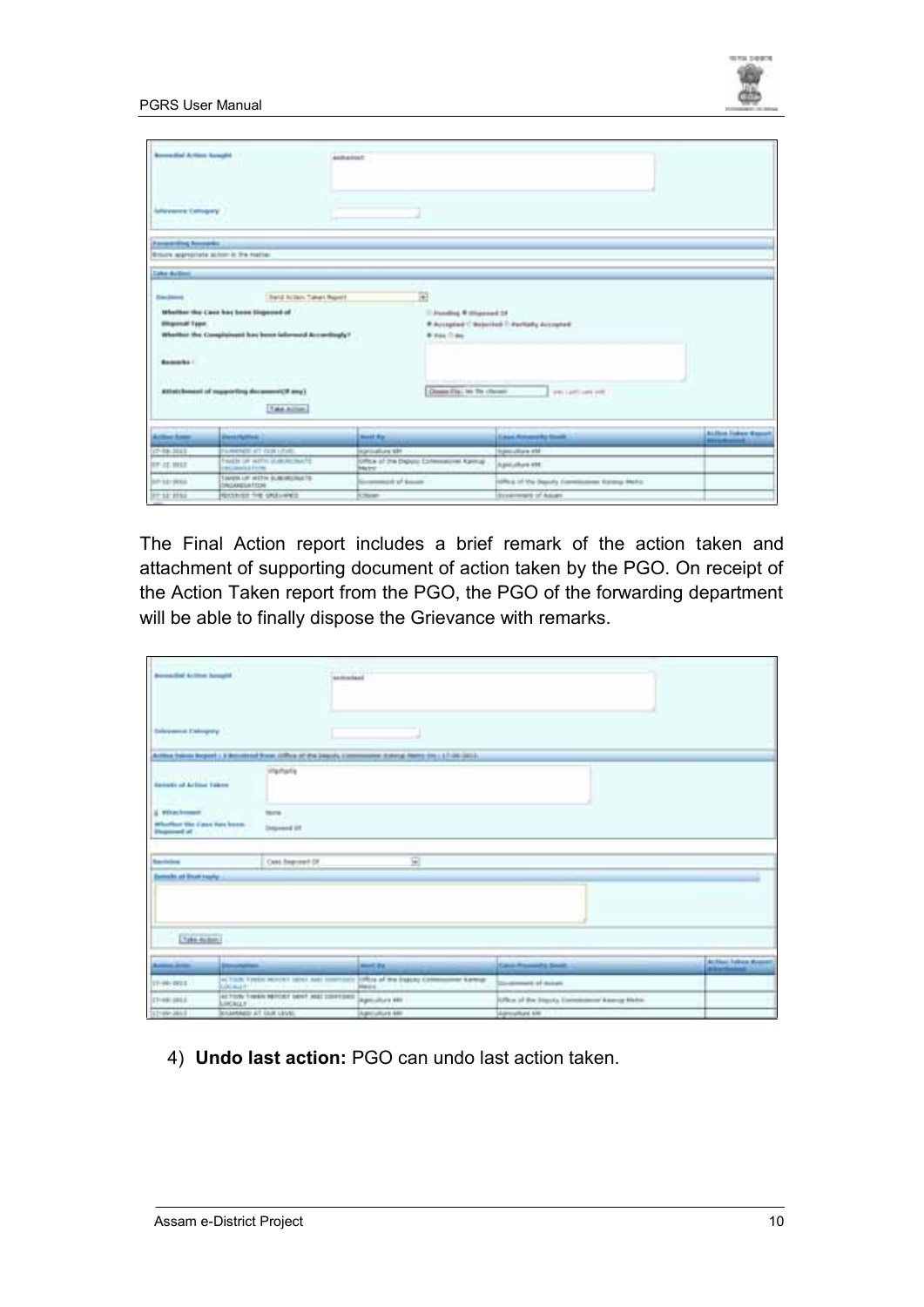

## **2 ) Pending Grievances**

| <b>Bright</b> of allies fact                                                                                           |                                    |                                                                                                                     | ECONOMIC IN LUXURER                                      | <b>Business Ry</b>                                                                                                | EPRIX of the listady 2.0                                                                            |
|------------------------------------------------------------------------------------------------------------------------|------------------------------------|---------------------------------------------------------------------------------------------------------------------|----------------------------------------------------------|-------------------------------------------------------------------------------------------------------------------|-----------------------------------------------------------------------------------------------------|
| <b>Barner</b>                                                                                                          |                                    | <b>h/www/geo</b>                                                                                                    |                                                          | <b>Bacahood Foto:</b>                                                                                             | $29   2-2841$                                                                                       |
| $\sim 15$<br>Arkitecture<br>155<br><b>Expertised No.</b><br><b>Email Address</b><br><b>Engineers</b> Paladis           |                                    | <b>Jidospic</b><br>India<br>$\sim$ 0.00<br>interfereigent                                                           | There's 4 arms, Invitrations'<br>straining days          | <i>&amp; Whathings</i><br>243 10 25 26 27 17<br><b>Elatrant Status</b><br><b>FACCIFIC</b><br><b>Telepot Ikefa</b> | 1000<br><b>CONTRACTOR CONTRACTOR</b><br>increase leater 10 collers release.<br>2010/11/12<br>1.14.1 |
| <b>Compension</b><br><b>Bannedial Action Issualid</b>                                                                  |                                    |                                                                                                                     | <b>CONTRACTOR</b><br><b>CALIFORNIA</b><br>eclecceries    |                                                                                                                   |                                                                                                     |
|                                                                                                                        |                                    |                                                                                                                     |                                                          |                                                                                                                   |                                                                                                     |
|                                                                                                                        |                                    | τ                                                                                                                   |                                                          |                                                                                                                   |                                                                                                     |
| m                                                                                                                      |                                    |                                                                                                                     |                                                          |                                                                                                                   |                                                                                                     |
| <b>Distribution</b>                                                                                                    |                                    | $-12444.5 -$<br>Intraner: Bapty Art Cumpleshare)<br>Rentstehn Darit to Forestried Impartuation<br>Case frequent (S) |                                                          |                                                                                                                   |                                                                                                     |
|                                                                                                                        | <b>Bassilving</b>                  | <b>SMITTAIT ACTAS</b>                                                                                               | Standard Star                                            | <b>Stand Hotmethy Boott</b>                                                                                       |                                                                                                     |
| <b>Enterpress &amp; Eleksgoria</b><br><b><i><u>India Ataliano</u></i></b><br><b>Action System</b><br><b>BE-12-2112</b> | <b>NATURAL RATIO TO CONFUMINAT</b> |                                                                                                                     | UNLe of the transity Commonwell Ashing-<br><b>Martin</b> | Whis of the Second Commissioner Ganeral Parks                                                                     | <b>Autom</b> Teleph Rosen <sup>4</sup>                                                              |

The Details part will display the complete Grievances and PGO will take the action; here the dropdown consists of a) Interim reply to the complainant b) Reminder sent to forwarding organisation c) case disposed off d) Undo last action

- **a) Interim reply to the complainant:** The PGO can send an Interim reply to the applicant by giving details of Interim reply.
- **b) Reminder sent to forwarding organisation:** The PGO send reminder to the sub-ordinate organisation giving detail of remainder. It is done generally when the sub-ordinate does not send reply in time.
- **c) Case Disposed Off:** The PGO have the right to dispose the case if satisfied with remarks. He can only dispose those cases which come directly to the PGO. If the case is forwarded to the Department/Organisation then the PGO will forwarded to the forwarding Department/Organisation with a remark and also he attach all the relevant document if any and the forwarding Department/Organisation will disposed off the case.
- **d) Undo last action:** PGO can undo the last action.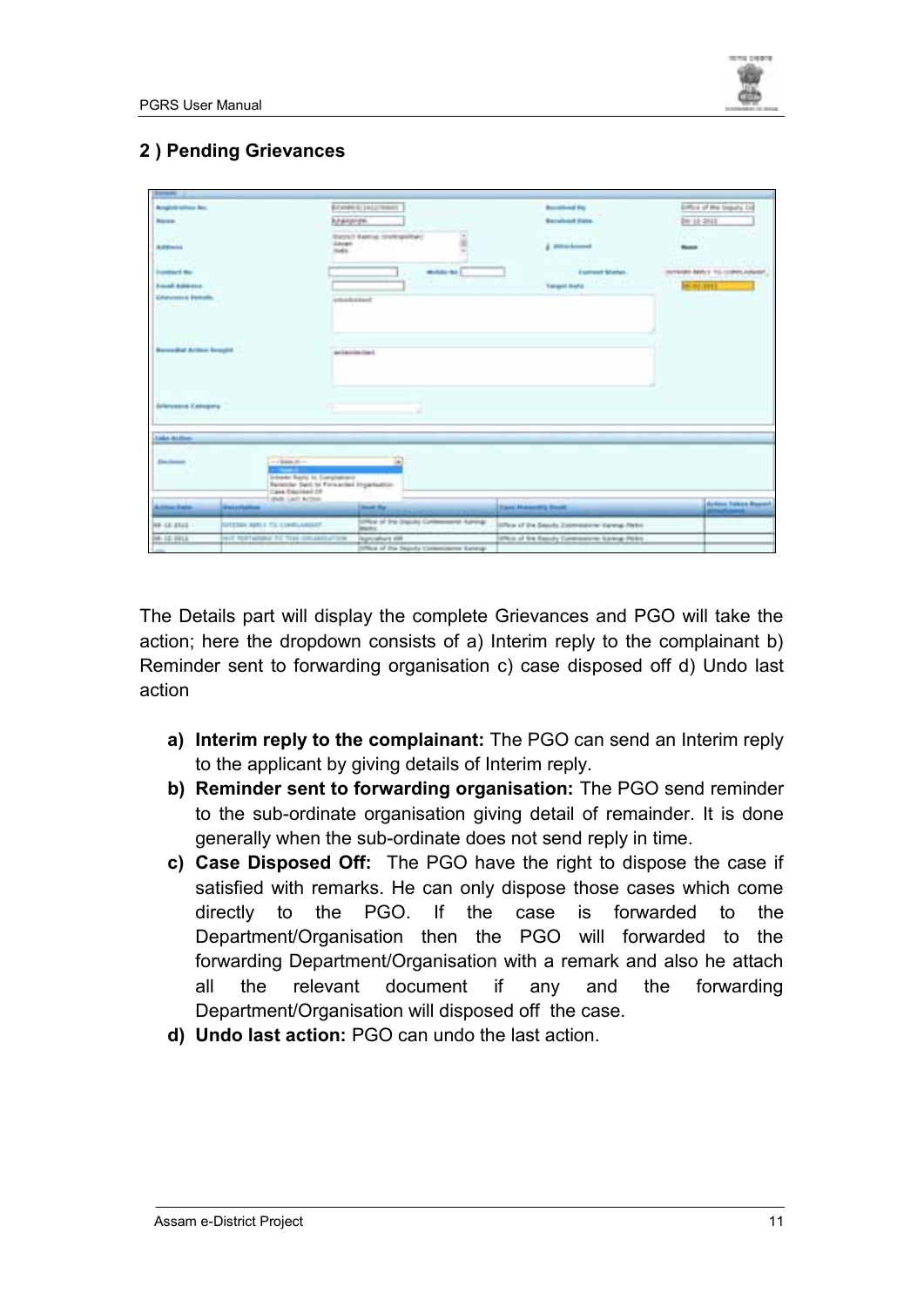

## 3) **Disposed Grievance**

| Wilson's State Commercial                     |                                                                            |                  |                   |                                 | 1954 of the Deputy Commission Execute Street 22 |                   |
|-----------------------------------------------|----------------------------------------------------------------------------|------------------|-------------------|---------------------------------|-------------------------------------------------|-------------------|
| <b>Philippines</b>                            | Antiquiare ( Postal princes) Anni San April Na ( Al Donata ) Donat Daramat |                  |                   |                                 |                                                 |                   |
| <b>Ren Gristand</b>                           | head.                                                                      |                  |                   |                                 |                                                 |                   |
| 2211964                                       | <b>Them</b>                                                                |                  |                   |                                 |                                                 |                   |
| Transit office:                               |                                                                            |                  |                   |                                 |                                                 |                   |
| <b>Feeding Griensiew</b>                      | distribute from with-                                                      |                  |                   |                                 |                                                 |                   |
| Today Processing at the                       |                                                                            |                  | Tags - X          |                                 |                                                 |                   |
| <b>Exercised to admissional</b>               | <b>Reported by File</b>                                                    | <b>Street</b>    | <b>Selected</b>   |                                 | <b>STATE</b>                                    | <b>Stanistics</b> |
|                                               | THE MEANS IS CONSIDERED                                                    | <b>Ballensin</b> | schadad.com       | FELAL DEPORAL: DOMAN            | Care is Dopping                                 |                   |
| <b>Echemond Rack Cases</b>                    | 2012/13 86<br><b>DOOM FORD SHIPS</b><br>×                                  | GRAMMA           | <b>ABOTA more</b> | FINAL DRIPLINAL, CALIFORNIA     | 412010-01-01                                    |                   |
| ned Track tones<br>have adult Papers attended | INLETT.                                                                    |                  |                   |                                 |                                                 |                   |
|                                               | DOMESTIC STATE DRIVEL<br>IRL-1140                                          | Aluklustust      | siskalabet are    | <b>FDOAL DEPORAL</b> , DICATION | <b>B. AlexAK Inc.FM</b>                         | <b>COLOR</b>      |

This option will display all the disposed Grievances.

| <b>Islame Daniel Community</b>                            |                    |                                                                                          |                    |                                      |                                                                     | 1980 of the Deputy Commission Realizy States ( |                  |
|-----------------------------------------------------------|--------------------|------------------------------------------------------------------------------------------|--------------------|--------------------------------------|---------------------------------------------------------------------|------------------------------------------------|------------------|
| <b>Park Adamsons</b>                                      |                    | Territoriana)   Revise Territorial Experimental   Adaptatorial   Adaptatorial   Altimore |                    |                                      |                                                                     |                                                |                  |
| New Grietawa                                              |                    |                                                                                          |                    |                                      |                                                                     |                                                |                  |
| THIRD<br><b>Assessment College</b>                        | <b>Statistic</b>   |                                                                                          |                    |                                      |                                                                     |                                                |                  |
| <b>Fonding Grimmen</b>                                    |                    |                                                                                          |                    |                                      |                                                                     |                                                | <b>John B.</b>   |
| Liste Examples area.                                      |                    |                                                                                          |                    |                                      |                                                                     |                                                |                  |
| bear.<br>Farrowing's retirations                          |                    | Impose Africa, L.A. Crainano                                                             |                    |                                      | Tue 1                                                               |                                                |                  |
| <b><i>Inglessman</i></b>                                  |                    |                                                                                          |                    |                                      | a homina in                                                         |                                                |                  |
| <b>Robertown Rack Cases</b>                               |                    | <b>Registration RAV</b>                                                                  | $\overline{ }$     | and a second by Stationer            | <b>Exposed Manuel</b><br><b>Kalling Was purely</b>                  | <b>Romado Lucci (Stephone</b>                  |                  |
| <b>Britannie Fack Issue</b><br><b>Provided Department</b> |                    | De Brutia & Child (1980)<br>300342.44                                                    | AAAA               | debt men 1                           | BECOME THE GRIVANCE, DICELES                                        |                                                | ---              |
|                                                           | <br>÷              | DUMAN, K. Ship Arrest<br>30111106                                                        | <b>Biskulabasi</b> | solidad acco                         | FDGGL EMPCRAL, DCADOA<br>164241167                                  | Appropriate a/t<br><b>COMBIN</b>               | --               |
|                                                           | ٠                  | THE DISCRIPTION OF THE AMERICAN<br>3835145                                               | tachedrad          | assistant more.<br><b>No</b>         | TAKIN'LY MYS 9L'MORDINASE, AGENCY                                   | <b>Source Argenter</b>                         | ᆓ                |
| <b>Littletown</b><br>Jertan Talen Rowitz Rearner          | ٠                  | behinderd concerned<br>3mb 1-2.5 Ala                                                     | Ahendrich          | <b>Greenway</b><br>statiadattat late | THE R. DEPOSAL, INCLUDE                                             |                                                | <b>September</b> |
| Credie Casestificant pay.<br><b>Ingeniet</b>              | ×                  | Dealer & Secretary<br>DHEL-43-4H                                                         | Ahkihalit.         | <b>NAMA</b> aver                     | <b>FEGAL EMPORAL</b> , DOMINI<br><b>Charles Light Concern Print</b> | <b>Pue atenquegui</b>                          | . .              |
| <b>COMMAND</b>                                            | <b>CALCULATION</b> | <b>Scientist</b>                                                                         | Tekilolofiziki     | idiadasind.com                       | TAKEN CP WITH HUIGRODGATE, DCESAR                                   | <b>Rulet peoplish</b>                          | <b>COLOR</b>     |

## 4) **All Grievances**

The option will display all the Grievances with latest status.

## 5) **Administration**

| <b>Selected a Stational</b><br><b>Highlan</b>                    | <b>Burn link</b><br>Competition Differs<br>isanë<br><b>Search</b><br>ikarak               |                                           |
|------------------------------------------------------------------|-------------------------------------------------------------------------------------------|-------------------------------------------|
| Makerman Stephen Commercial                                      |                                                                                           | <b>This d'in Done Liamman Long New 18</b> |
| also freestlinessis kanned framewor<br>Infant a say Domassa      |                                                                                           |                                           |
| moses of this party filled<br>atto Udodži r Ginecano i Calegren  | Staustration, Authorize bod Digestration<br>Dearforation / Activation hall: Virginiantism |                                           |
| U <sup>P</sup> Change Planness &<br>Charge Departments Passivand | <b>South Farmers</b><br>Sent Salesbiak Organization Faceroal                              |                                           |
| Modiff FoundAlamatik Received Governor<br>fabel a ver Granese    | <b>Jacquing Emades</b><br><b>Contract Card</b><br>add 'Edit Ferranting Remarks'           |                                           |

The Administration option consists of a) Grievance category Details c) Change Password d) Modify Postal (Manually Received) Grievance e)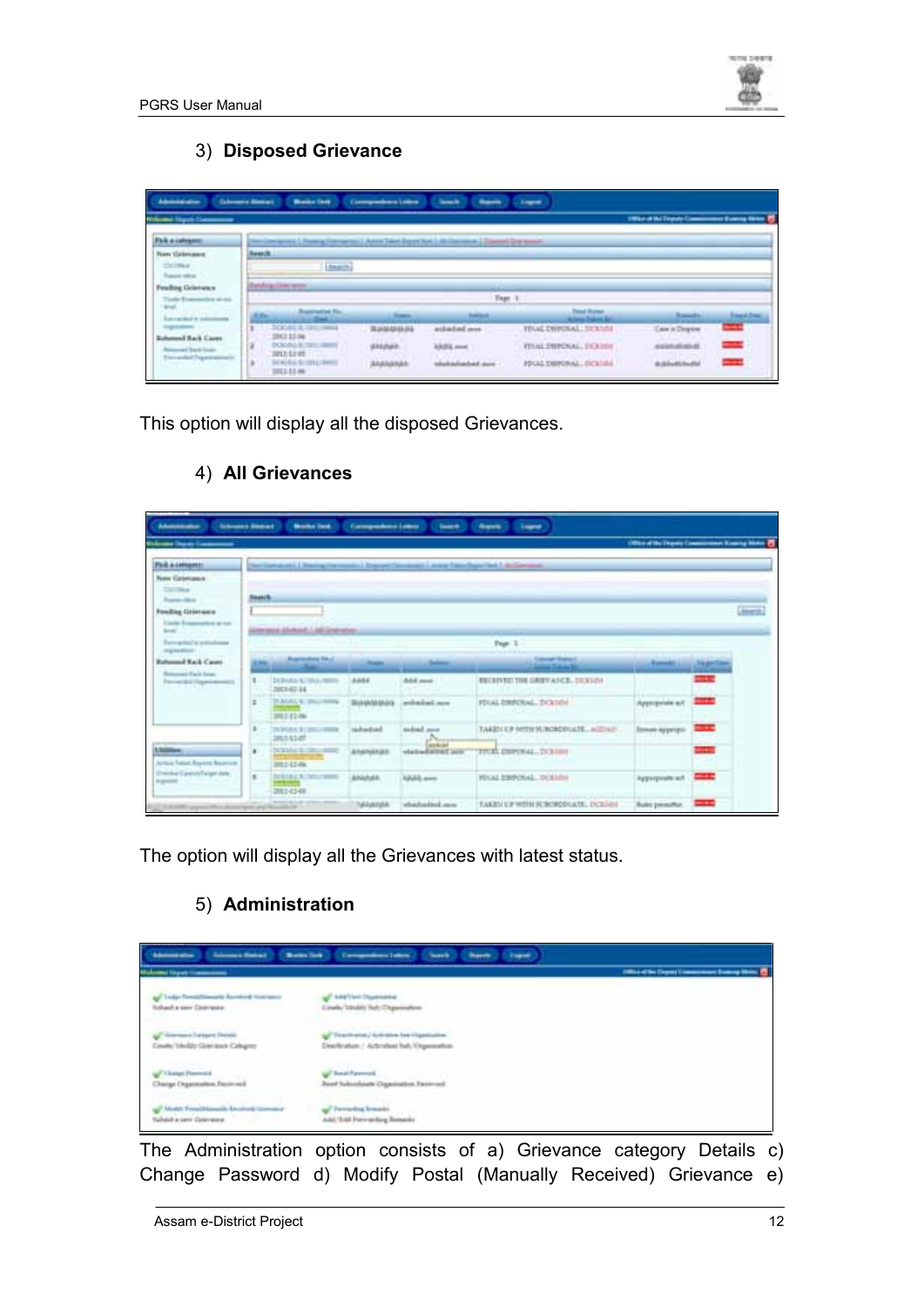Add/View Organisation f) Deactivation / Activation Sub/Organisation g) Reset Password h) Forwarding Remarks

#### **a) Grievance category Details:**

| <b>Johnson's Holtzail</b><br><b>Bureau link</b><br>--     | <b>Competition Different</b><br><b>Search</b><br><b>Transit</b><br><b>Buyerit</b> |                                                         |
|-----------------------------------------------------------|-----------------------------------------------------------------------------------|---------------------------------------------------------|
| as Iluzola Communess                                      |                                                                                   | <b>Editor of the Engely Commissions Kenning Motor (</b> |
| Add New Catagony.                                         |                                                                                   |                                                         |
| W.<br>A However IT dramat Typecomer                       |                                                                                   |                                                         |
| Automaker and the first<br><b>Grisvelos Cresification</b> | 2012/01/12<br>Hearten of consistent makes to be<br>в                              |                                                         |
| domestical Eshkalyte to Bradleh.                          |                                                                                   |                                                         |
| Solicited Company in                                      |                                                                                   | ŧ.                                                      |
| <b>Slavence Category in Association</b>                   |                                                                                   |                                                         |
| Stevence Celegary in Bergos                               |                                                                                   |                                                         |
| Gravevill Lettury in Boltz                                |                                                                                   | Ì                                                       |
| Seakond Time (in days)                                    | È                                                                                 |                                                         |
|                                                           |                                                                                   | Limited                                                 |

This form enables Department/Organisation to enter new Grievance category. All departments have their own grievance category so the PGO can decide and enter any new grievance category.

**b) Change Password:** This option to change the password of the PGO.

#### **c) Add/View Organisation :**

The option display all the sub-organisation of the department already entered and will allow the PGO to enter new sub-organisation by clicking the 'Create New Organisation'.

| Michigan Davis Combined                                                                                                                                         |                  |                                                 | (the of the Impuly Commission Summy Bokes) |
|-----------------------------------------------------------------------------------------------------------------------------------------------------------------|------------------|-------------------------------------------------|--------------------------------------------|
| AAA New Departments.                                                                                                                                            |                  |                                                 |                                            |
| <b>Urganisation Include</b>                                                                                                                                     |                  |                                                 |                                            |
| 4 Howils O kinnet haven't                                                                                                                                       |                  |                                                 |                                            |
| - Drawmarkin Links                                                                                                                                              |                  | Class Trummon Cole Autobioty<br>The Late of the |                                            |
| (Fourth) 1 Martin Moscowic characters experient that find they decreased direct by appointing city, t.g. (MRMA or Ministr.)<br>7 Dripertosium Ruine in English. |                  |                                                 |                                            |
| T Drawbatton Raina in rend                                                                                                                                      |                  |                                                 | ٠                                          |
| 7 Drawnsalow Romé in Ascenses                                                                                                                                   |                  |                                                 |                                            |
| <sup>1</sup> Dripersystem bains in Bengal                                                                                                                       |                  |                                                 |                                            |
| <sup>1</sup> Driparts plans Rains in Bodo                                                                                                                       |                  |                                                 |                                            |
| We put look and other followed allowable from Minut for example is seen at Books bound We and Brand news are thoughted                                          |                  |                                                 |                                            |
| 11.                                                                                                                                                             |                  |                                                 |                                            |
| 4.7                                                                                                                                                             |                  |                                                 |                                            |
| <sup>1</sup> 3546ab                                                                                                                                             | Date of Status - | R                                               |                                            |
| <sup>7</sup> Contract Address                                                                                                                                   |                  |                                                 |                                            |
|                                                                                                                                                                 |                  |                                                 |                                            |

The Organisation name will be entered in multilingual. The Status option will indicate whether the organisation is an Autonomous Body, Division Office or Sub-ordinate Office etc. The name of PGO and designation will also be entered alongwith selection of the Parent Department. Mention the category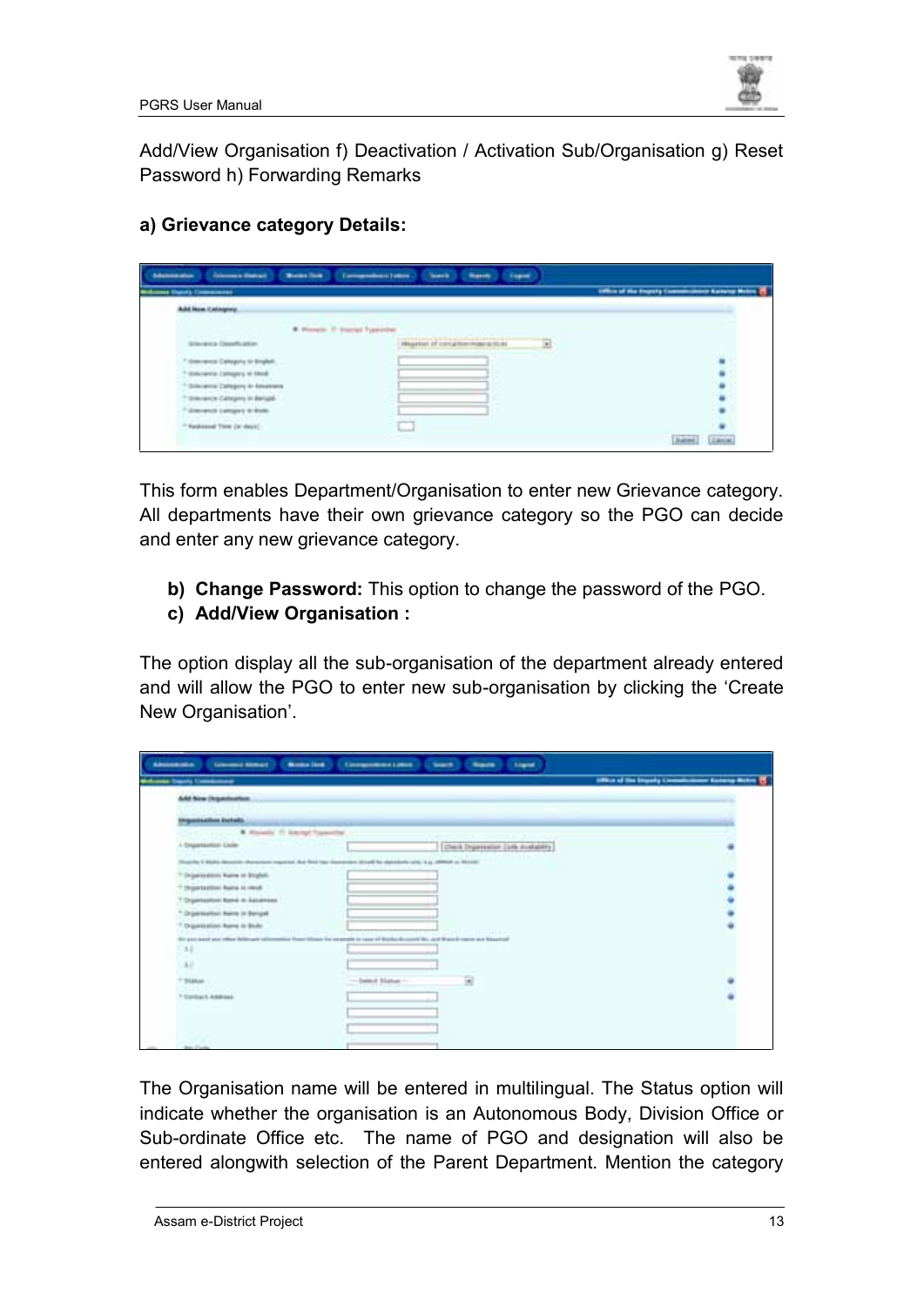

of organisation. Public can apply directly to the organisation if citizen checkbox is checked from the 'pick a source category'. Multiple source categories can also be checked if required.

## 6) **Deactivation / Activation Sub/ Organisation**

This Option is to Activate or Deactivate a Department/Organisation.

#### 7) **Reset Password**

This option is to reset the password of the Organisation or Sub-Organisation of the Organisation.

#### 8) **Forwarding Remarks**

This option allows the PGO to add/edit new forwarding remarks.

#### **Monitoring Desk**

| Welcome Highly Transmission                                                                 |                                                                   |                                                                                |                  | <b>This of the Transfer Commissions Searce Ninte Co.</b> |
|---------------------------------------------------------------------------------------------|-------------------------------------------------------------------|--------------------------------------------------------------------------------|------------------|----------------------------------------------------------|
| <b>Pak a categorie</b>                                                                      |                                                                   |                                                                                |                  | <b>Trust</b>                                             |
| <b>Betchlook</b> Chambellen<br>Little's MOT Express Islater<br>AND ALCOHOL: UNL AND ALCOHOL | Law David Av<br>Office of the Deputy Commissioner Ramong<br>Holen | Date would are<br><b>South</b><br><b><i><u>Incometry with accounts</u></i></b> | <b>Disposit</b>  | <b><i><u>Frankline</u></i></b>                           |
|                                                                                             | From Date                                                         | m<br>- Su Dale                                                                 |                  | 10                                                       |
|                                                                                             |                                                                   |                                                                                |                  |                                                          |
|                                                                                             | <b>Los Ritires</b>                                                |                                                                                | <b>TO RIGHTS</b> |                                                          |
|                                                                                             |                                                                   | Assn.                                                                          |                  |                                                          |
|                                                                                             | and financial Heat is .<br><b>Ice nullers</b>                     | <b>Translation and</b>                                                         | <b>Distances</b> | <b>Banking</b>                                           |

Monitoring is an important part of the Grievance Redressal System. This option enables the parent organisation to monitor receipt, disposal and pending Grievance Applications.

It will display the receipt, disposed and Pending of Grievances of the PGO and at the bottom it will display the receipt, disposed and pending of the sub organisation of the Organisation.

On clicking on receipt, disposed or pending will give the list of received, disposed or pending Grievance application with application no. and status etc. Click on the application no. to get the complete status of the Grievance.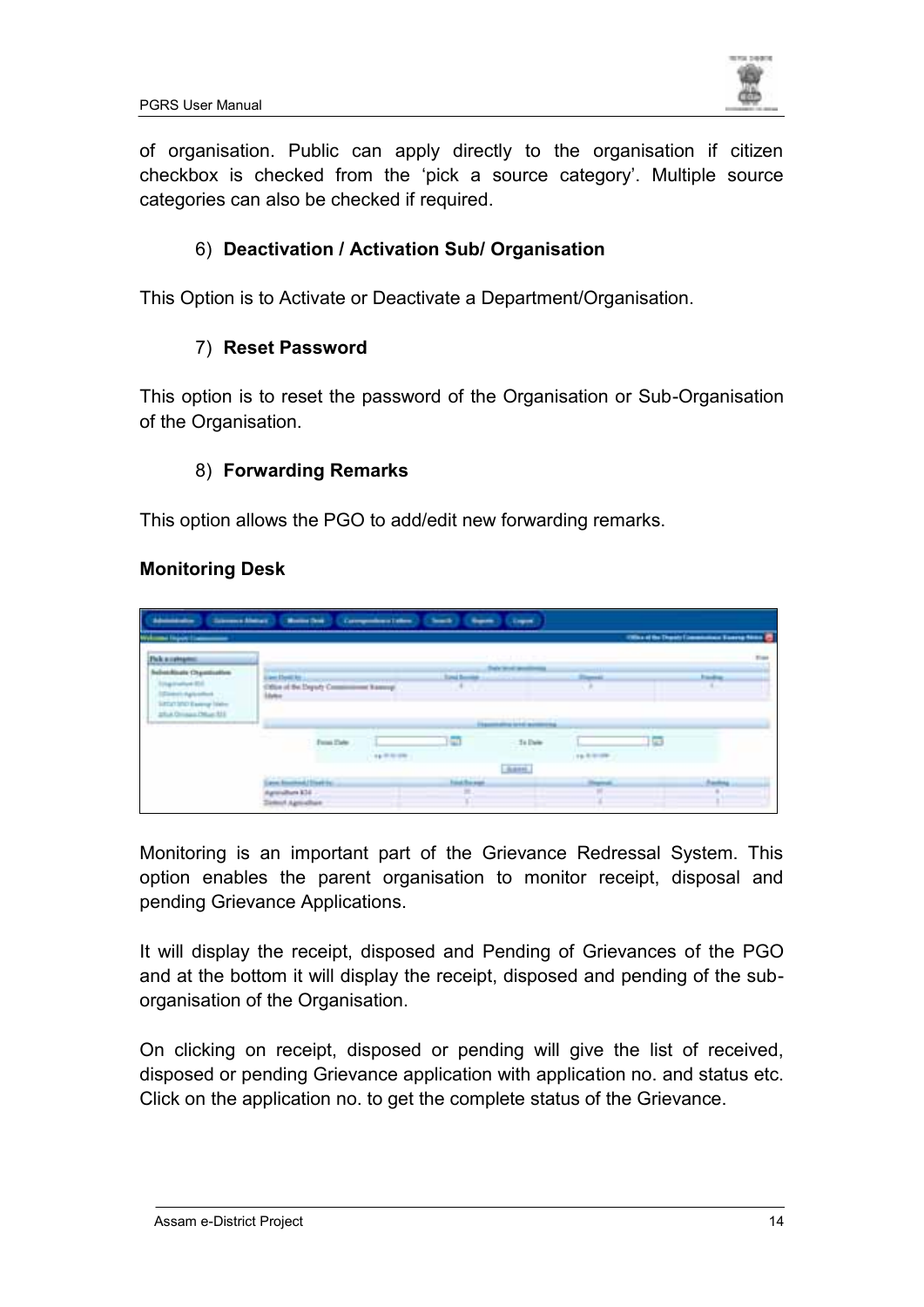

#### **Search**

| L<br><b>Administration</b><br>Greenway demand | <b>Buss less</b><br><b>Barnet</b><br>Companies Labor.<br><b>Search</b> | $\mathbf{L}$                                             |
|-----------------------------------------------|------------------------------------------------------------------------|----------------------------------------------------------|
| and Deposit Commercial                        |                                                                        | <b>Silver of the Stage's Commissions Reserve Three O</b> |
| Michael Court Street<br><b>Discountied II</b> | <b>Service</b><br><b>Bandy</b>                                         |                                                          |

The search option will provide to search any Grievance Application and view the status of the application.

#### **Reports**

| <b>Fish a category</b><br>Programs Bagnet an ina Philippine L.<br><b>Reports</b><br><b>ALMOST PRODUCT</b><br><b>Basebut</b><br>Actions<br><b>Representative</b><br><b>But deliver</b><br>Analyti Darry<br><b><i><u>Standard of</u></i></b><br><b>Inches</b><br><b>SAN</b><br>da Esconad<br><b>Taucher Bilder</b><br>between the Burguest<br><b>State College Avenue</b><br>- -<br>42<br><b>ANGHE</b><br>s<br><b>Summit District</b><br>×<br>ras Taped<br>×<br>٠<br>٠<br>$\frac{1}{2}$<br>٠<br><b>Concert State</b> | <b><i><u>Hubun</u></i></b><br><b>Free Clive</b> | <b>Clering Indiana</b><br><b>JENDHAL</b><br>$\mathbf{B}$ |
|--------------------------------------------------------------------------------------------------------------------------------------------------------------------------------------------------------------------------------------------------------------------------------------------------------------------------------------------------------------------------------------------------------------------------------------------------------------------------------------------------------------------|-------------------------------------------------|----------------------------------------------------------|
|                                                                                                                                                                                                                                                                                                                                                                                                                                                                                                                    |                                                 |                                                          |
|                                                                                                                                                                                                                                                                                                                                                                                                                                                                                                                    |                                                 |                                                          |
|                                                                                                                                                                                                                                                                                                                                                                                                                                                                                                                    |                                                 |                                                          |
|                                                                                                                                                                                                                                                                                                                                                                                                                                                                                                                    |                                                 |                                                          |
|                                                                                                                                                                                                                                                                                                                                                                                                                                                                                                                    |                                                 |                                                          |
|                                                                                                                                                                                                                                                                                                                                                                                                                                                                                                                    |                                                 |                                                          |
|                                                                                                                                                                                                                                                                                                                                                                                                                                                                                                                    |                                                 |                                                          |
|                                                                                                                                                                                                                                                                                                                                                                                                                                                                                                                    |                                                 |                                                          |
|                                                                                                                                                                                                                                                                                                                                                                                                                                                                                                                    |                                                 |                                                          |
| Cheedi Matto as an PhPS2211                                                                                                                                                                                                                                                                                                                                                                                                                                                                                        |                                                 |                                                          |
| <b>The Company of Company</b><br>$\frac{1}{\log n}$                                                                                                                                                                                                                                                                                                                                                                                                                                                                |                                                 |                                                          |
| <b>Small</b> have                                                                                                                                                                                                                                                                                                                                                                                                                                                                                                  |                                                 |                                                          |
| <b>Tap is family</b><br><b>345</b> At Fit Store<br><b>Richard Fourtest</b><br>ETRAL Channel Pro Action<br><b>Flugment</b><br><b>Electric Classes</b><br><b>The Fits</b><br>-<br><b>Burn a true Blogwatt</b><br><b>Reachforward</b>                                                                                                                                                                                                                                                                                 |                                                 | <b><i>STRAPHONE TOWART</i></b>                           |

This option will provide various reports

- a) Progress Report: This displays progress report and overall status till date.
- b) Progress Report Date wise Report: Progress Report between two dates with complaint category.



c) Citizen District wise Report: Progress Report between two dates with District, Gender, complaint category and Type of Grievance Lodged.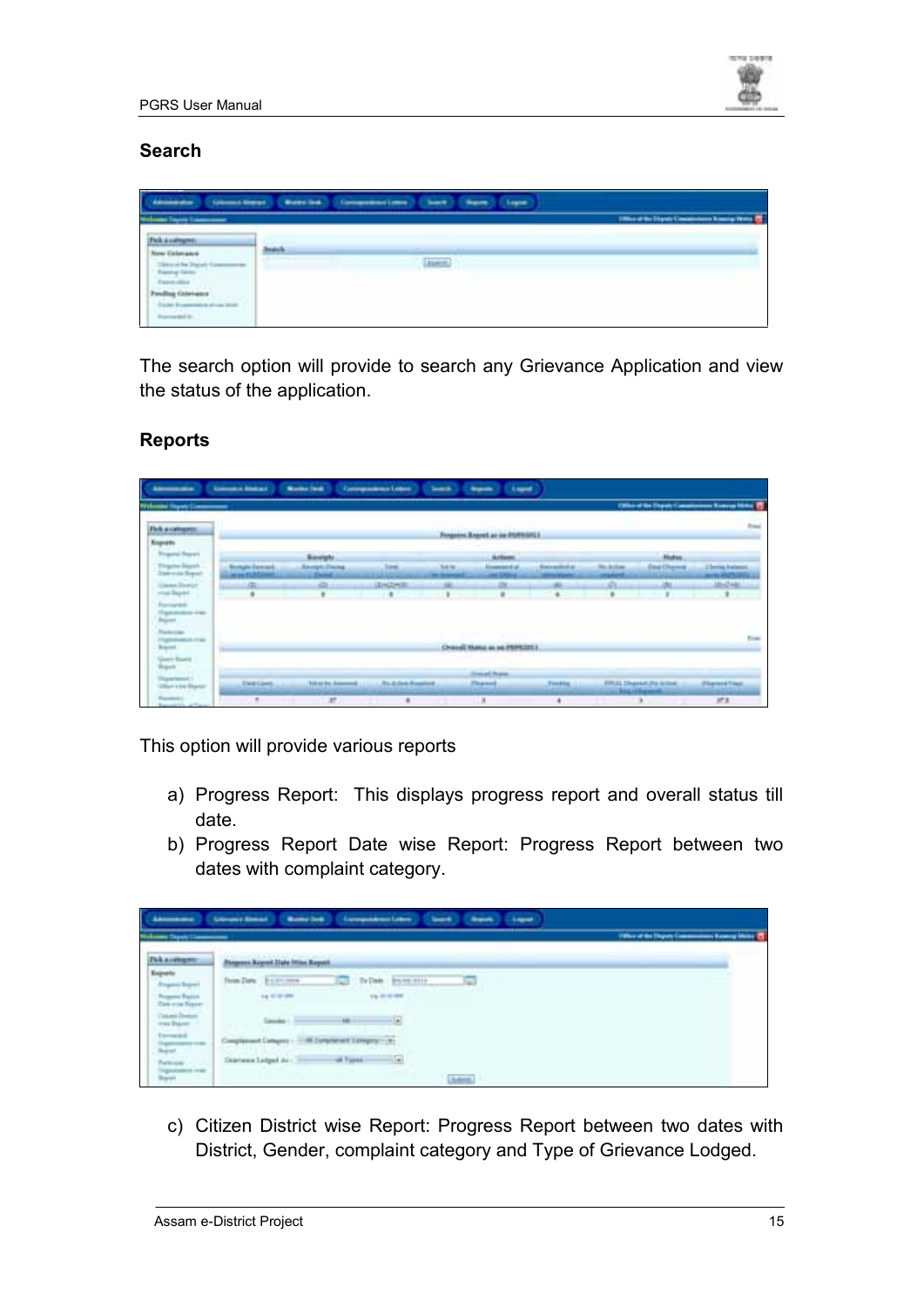

| <b>Darry Commence</b>                                                                                                   | Librosect American<br>Minimum Chrysler<br><b>Communication Collect</b><br><b>Index of</b>                                                                                                                                                                                                   | <b>Literat</b><br>talks of the logary (passessions) known Melro                                                                                          |
|-------------------------------------------------------------------------------------------------------------------------|---------------------------------------------------------------------------------------------------------------------------------------------------------------------------------------------------------------------------------------------------------------------------------------------|----------------------------------------------------------------------------------------------------------------------------------------------------------|
| <b>CONTRACTOR</b><br><b>Farmington</b><br><b>Pursuance</b> 1<br>which finance<br>Particular<br>Degaminan<br>sola Rassor | Miran Shielch also Koppel<br><b>Bene</b> (443)<br>ture.<br>on Gate<br>44 75 10 20 9<br><b>E</b> Thomas 18<br>----<br>- 21<br>$48 -$<br>4 Employee Edinger<br>w<br>programmatic Calleger<br>m<br>1144 France<br><b>Statement Lockard AL</b><br>the control of the process.<br><b>ARADIST</b> | <b>The Company's Company's Company's</b><br>the company's company's<br>the control of the control of the con-<br>洞<br>04/06/2013<br>11.1011110<br>Agent. |

d) Forwarded Organisation wise Report: Progress Report between two dates with organisation, complaint category and Grievance Type.

| r<br>---                                                                             | <b>Masket Desk</b><br><b>Turnspointed Labor</b><br><b>Silenson's Boston's</b><br><b>Seattle</b>                                                                     | <b>Street</b><br>-                                                                            |                                                              |
|--------------------------------------------------------------------------------------|---------------------------------------------------------------------------------------------------------------------------------------------------------------------|-----------------------------------------------------------------------------------------------|--------------------------------------------------------------|
| <b>Sandy Company</b>                                                                 |                                                                                                                                                                     |                                                                                               | <b><i>Uffice of the toyoty transmissions homes Motre</i></b> |
| <b>Ringsofts</b><br><b><i>Carlos Bride, Research</i></b><br><b>SHAM!</b><br>$25 - 7$ | <b>Call Tor</b><br><b>BANADIES</b><br><b>Inc.</b><br><br>ALC INVISION<br>÷<br>- ad Stewarter Calvanny<br>$-1.41$<br>All Tigates<br>Senior   Aug., 17 Park   Threats | <b>PATH 2715</b><br><b>San Francis</b><br>. <i>.</i><br><b>As relation</b><br><b>PERSONAL</b> | $\frac{1}{2}$<br><b>CONTRACTOR</b>                           |
| Particular<br>Magnesium<br>Magnesium                                                 |                                                                                                                                                                     | Submitt,                                                                                      |                                                              |

e) Particular Organisation wise Report: Progress Report between two dates with organisation, Gender, Complaint category and Grievance Lodged.

| <b>Television Matters</b><br><b><i><u>POSTER</u></i></b> | <b>Montre lives</b><br>Communication Laters<br><b>Classe</b><br>Search.<br><b>Bank</b> |
|----------------------------------------------------------|----------------------------------------------------------------------------------------|
| <b>Millionee Dately Commencer</b>                        | office of the bearing Consentrations Surveys Motor 15                                  |
| <b>PER A LIFE SETT</b>                                   | <b>Suite Engelselin arts Board</b>                                                     |
| <b>Brokers</b> Fa.                                       | 153<br>Sale Ty<br><b>Dalla il Vient</b><br><b>BARKMALL</b><br>œ<br>8410-2111           |
|                                                          | <b>ALL ARTISTICS</b><br>a a Janisland                                                  |
| leggrass Angerik.<br>Wie misk Risport                    | <b>Dear Organizer</b><br>Drammer.                                                      |
|                                                          |                                                                                        |
|                                                          | $1 - 4 - 1$<br><b>Garrison</b>                                                         |
|                                                          | 48 Dynamient Chingren<br>manament Labeauty<br>$-10$                                    |
| tachinder<br>Vyamiution<br>Ven Report                    | $-$ - 60 T page<br>freezes colpid as a<br>$-10$<br>91 S.H                              |
| <b>Daily Rayer</b>                                       | <b>Baker</b>                                                                           |

f) Query Based Report

|                                    | <b>General Antonio</b><br><b>Books Text</b><br><b>Separate</b><br><b>Search</b><br>Conveymenting a College<br><b>Trum</b>               |                                                    |
|------------------------------------|-----------------------------------------------------------------------------------------------------------------------------------------|----------------------------------------------------|
| <b>Educate Suite Companies</b>     |                                                                                                                                         | tifics of the Deputy Commissions Resurse Motor (S) |
| <b>Bismington's</b>                | Gianty Reset Beant                                                                                                                      |                                                    |
| <b>Beaucoffs</b><br><b>GENERAL</b> | $\blacksquare$<br>c<br><b>BA-9410013</b><br>Sale To:<br><b>EN 99:30LE</b><br><b>Sala Stan</b><br><b>ALIMITING</b><br><b>PE BEISTERN</b> |                                                    |
| space Tagan<br><b>CONTRACTOR</b>   | <b>Trailer I</b><br>Al Centro and at Automa (a)<br>Selections                                                                           |                                                    |
|                                    | $-1.7$<br><b>A</b><br><b>Signal College</b><br>$-24$<br>Composerunt Chinger                                                             |                                                    |
| EC.                                | All Tuesda<br>×<br>vehicle 3 produced. Aud<br>.                                                                                         |                                                    |
| <b>Support</b>                     | (have)                                                                                                                                  |                                                    |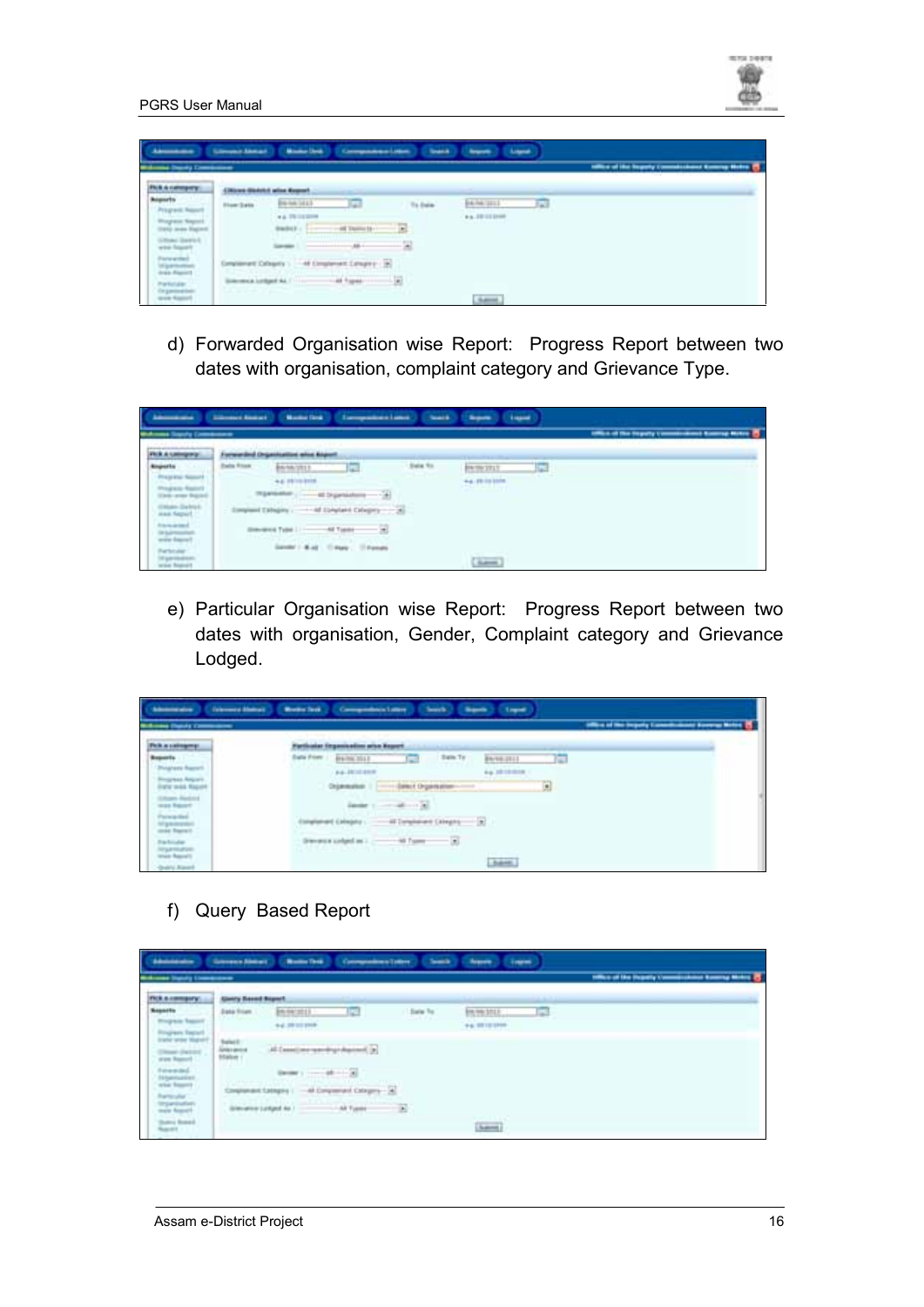

g) Department / Office wise Report

|                                                                                                                                                                                                                                      |                              | <b>U. Adams</b> |                                         |
|--------------------------------------------------------------------------------------------------------------------------------------------------------------------------------------------------------------------------------------|------------------------------|-----------------|-----------------------------------------|
| <b>Channel Card</b>                                                                                                                                                                                                                  | ---                          |                 | 1970 a of the Imputy Lowesterman Normal |
|                                                                                                                                                                                                                                      |                              |                 | <b>CONTRACTOR</b> CONTRACTOR CONTRACTOR |
|                                                                                                                                                                                                                                      |                              |                 |                                         |
|                                                                                                                                                                                                                                      |                              |                 |                                         |
|                                                                                                                                                                                                                                      |                              |                 | -                                       |
| <b>The Contract of the Contract of the Contract of the Contract of the Contract of the Contract of the Contract of the Contract of the Contract of The Contract of The Contract of The Contract of The Contract of The Contract </b> |                              |                 |                                         |
| <b>College College</b>                                                                                                                                                                                                               | DOO' 9 Armsay Predict<br>PGO |                 |                                         |

## h) Pendency Report(No. of Days)

|                               | (Dennes (Generalis) (Solida) (Departmental) (Sain) (Spa) (Spa) |                                                                                                                    |
|-------------------------------|----------------------------------------------------------------|--------------------------------------------------------------------------------------------------------------------|
| Molecome Deputy Commissioners |                                                                | <b>Informal the Deputy Forestanding Survey Botto 21</b><br>and a result in the first transfer and companies and it |
|                               | <b>Postman &amp; August Dec of Harpy</b>                       |                                                                                                                    |
| <b>Brigadore</b>              | W Loss Viser of Saxs<br>Mr 107 Sect. - C Greene War 117 Sect.  |                                                                                                                    |
|                               | As ad baby : \$4000 pretty                                     |                                                                                                                    |
| <b>Lank shape Right</b>       | <b>ba abidider</b><br><b>Avenue</b>                            |                                                                                                                    |
| adverted the company          |                                                                |                                                                                                                    |

## i) Grievance Category wise Report

|                              |     | Absorption Chineses Status 1 [ Book See ] [ Chineseston Lines ] [ Count ] [ Chinese ] [ Loyer ] |                  |                                             |                                                       |  |
|------------------------------|-----|-------------------------------------------------------------------------------------------------|------------------|---------------------------------------------|-------------------------------------------------------|--|
| <b>Common Engineers</b> from | --- |                                                                                                 |                  |                                             | <b>Inflate of the Impuly Commissioner Economy No.</b> |  |
|                              |     |                                                                                                 |                  |                                             | .                                                     |  |
|                              |     | PE ON 2011<br>wa phrastore                                                                      | <b>Audio Ref</b> | Dealer (1941)<br>$-144$<br>$-44.09$ company |                                                       |  |
|                              |     |                                                                                                 |                  |                                             |                                                       |  |
|                              |     |                                                                                                 |                  |                                             |                                                       |  |
|                              |     | <b>Committee State of Street East</b>                                                           |                  |                                             |                                                       |  |

j) Complainant Category wise Report

| Ľ<br>--                      | <b>Channel</b><br><b>Television Manuel</b><br><b>Boston State</b><br><b>Search</b><br><b>Branch</b><br>advance institute |                                                            |
|------------------------------|--------------------------------------------------------------------------------------------------------------------------|------------------------------------------------------------|
| <b>Channels</b> Commissioner | ---                                                                                                                      | <b>SPEca of the Import of commitments Kenning Box</b><br>— |
|                              | <b>PERCISS</b><br><b>Barnerman</b><br>۵<br>For Alberta<br><b>Latin</b><br>44 0010318<br>ea minimit.                      |                                                            |
| <b>Sello Joe</b>             | AR TUG<br><b>Contractor</b><br>21<br>Automit.                                                                            |                                                            |

k) Reminders Lodged report

| $\sim$                      |                     |                |             | Claimers Rider, C. Mode Doll, Chevrolettes Libert, C. Sept. C. Significant, C. Logic |                 |     |                                               |
|-----------------------------|---------------------|----------------|-------------|--------------------------------------------------------------------------------------|-----------------|-----|-----------------------------------------------|
| Michigan Deputy Commissions |                     |                |             |                                                                                      |                 |     | colors of the Engage Commitment Contract Body |
|                             |                     |                |             |                                                                                      |                 |     |                                               |
| <b>Boycota</b>              | <b>Balley Front</b> |                | <b>Fact</b> | <b>Ballie</b> Tol                                                                    |                 | 742 |                                               |
|                             |                     | ALL DE SERVICE |             |                                                                                      | 4-4 000 000 000 |     |                                               |
|                             |                     |                |             |                                                                                      |                 |     |                                               |
|                             |                     |                |             | Antenna                                                                              |                 |     |                                               |

## **Logout**

Logout from the Application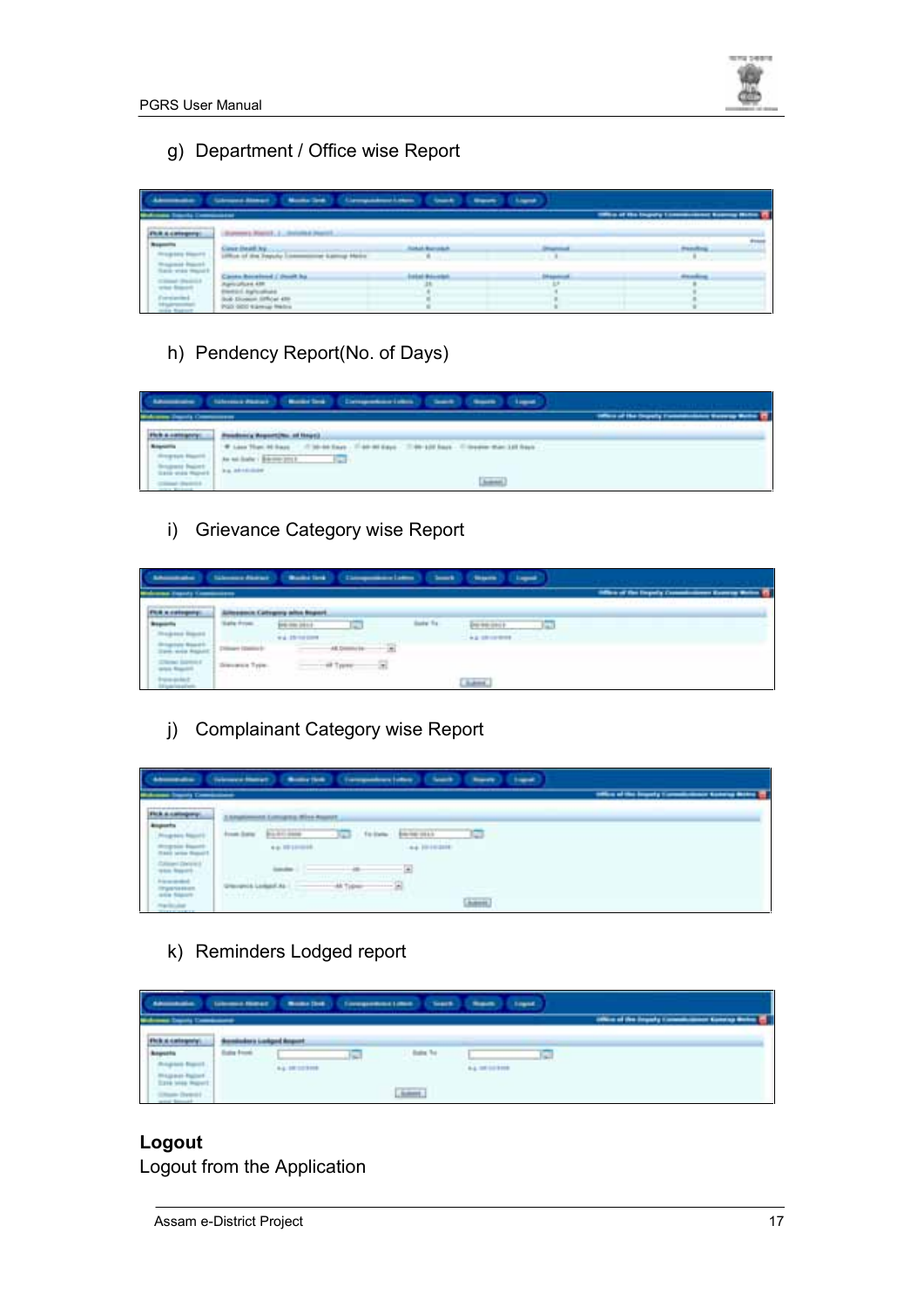



### **Grievance Registration Form**

- 1. Grievance relate to
	- a. Name of the Department/District :
	- b. Sub-Ordinate Department/Organisation :  $\frac{1}{2}$  ,  $\frac{1}{2}$  ,  $\frac{1}{2}$  ,  $\frac{1}{2}$  ,  $\frac{1}{2}$  ,  $\frac{1}{2}$  ,  $\frac{1}{2}$  ,  $\frac{1}{2}$  ,  $\frac{1}{2}$  ,  $\frac{1}{2}$  ,  $\frac{1}{2}$  ,  $\frac{1}{2}$  ,  $\frac{1}{2}$  ,  $\frac{1}{2}$  ,  $\frac{1}{2}$  ,  $\frac{1}{2}$  ,  $\frac{1}{2}$  ,  $\frac{1}{2}$  ,  $\frac{1$

 $\overline{\phantom{a}}$  , where  $\overline{\phantom{a}}$  , where  $\overline{\phantom{a}}$  , where  $\overline{\phantom{a}}$  , where  $\overline{\phantom{a}}$ 

- 2. Grievance Subject :
- 3. Name of the Applicant :
- 4. Date of Birth :
- 5. Gender : Male/Female/Others(If not an Individual)/Transgender

\_\_\_\_\_\_\_\_\_\_\_\_\_\_\_\_\_\_\_\_\_\_\_\_\_\_\_\_\_\_\_\_\_\_\_\_\_\_\_\_\_\_

 $\overline{\phantom{a}}$  , where the contribution of the contribution of  $\overline{\phantom{a}}$  ,  $\overline{\phantom{a}}$ 

 $\overline{\phantom{a}}$  , and the contract of the contract of the contract of the contract of the contract of the contract of the contract of the contract of the contract of the contract of the contract of the contract of the contrac

 $\overline{\phantom{a}}$  , and the contract of the contract of the contract of the contract of the contract of the contract of the contract of the contract of the contract of the contract of the contract of the contract of the contrac

\_\_\_\_\_\_\_\_\_\_\_\_\_\_\_\_\_\_\_\_\_\_\_\_\_\_\_\_\_\_\_\_\_\_\_\_\_\_\_\_\_\_\_\_\_

 $\overline{\phantom{a}}$  , and the contract of the contract of the contract of the contract of the contract of the contract of the contract of the contract of the contract of the contract of the contract of the contract of the contrac

\_\_\_\_\_\_\_\_\_\_\_\_\_\_\_\_\_\_\_\_\_\_\_\_\_\_\_\_\_\_\_\_\_\_\_\_\_\_\_\_\_\_\_\_

\_\_\_\_\_\_\_\_\_\_\_\_\_\_\_\_\_\_\_\_\_\_\_\_\_\_\_\_\_\_\_\_\_\_\_\_\_\_\_\_\_\_\_

 $\overline{\phantom{a}}$  , and the contract of the contract of the contract of the contract of the contract of the contract of the contract of the contract of the contract of the contract of the contract of the contract of the contrac

- 6. Complainant category : General/Differently Abled/Defence Personnel/NRI/Senior Citizen
- 7. Address for Correspondence
	- a. Street Address
	- b. City/Town/Village
	- c. Post Office
	- d. Pincode
	- e. Country
	- f. State/UT
	- g. District
	- h. Phone No
	- i. Mobile No. \_\_\_\_\_\_\_\_\_\_\_\_\_\_\_\_\_\_\_\_\_\_\_\_\_\_\_\_\_\_\_\_\_\_\_\_\_\_\_\_\_\_
	- $j.$  Email ID  $j.$  Email ID  $j.$